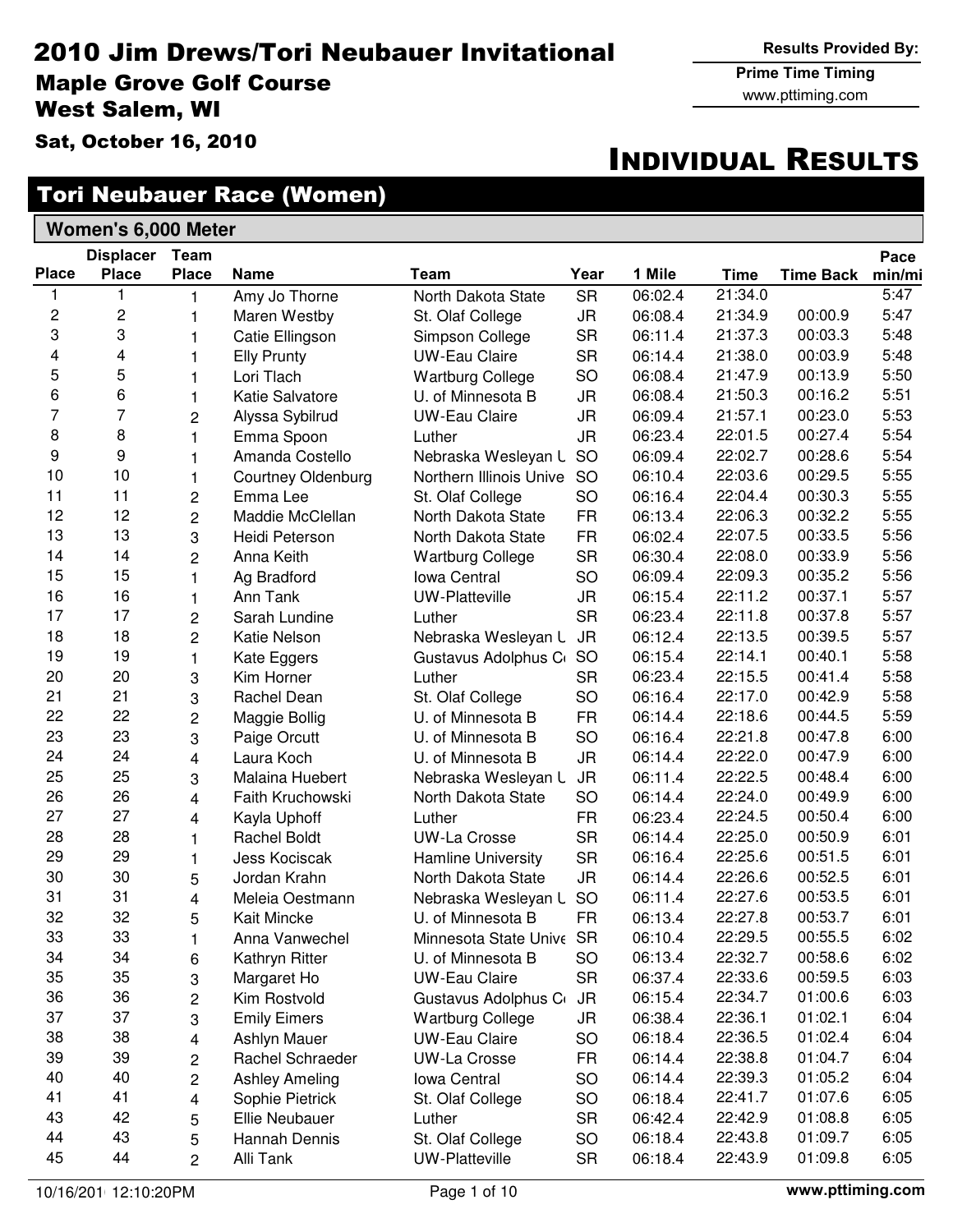| 22:44.8<br>46<br>45<br>06:20.4<br>01:10.7<br><b>SR</b><br>6:06<br><b>Beth Easker</b><br><b>UW-Eau Claire</b><br>5<br>47<br>46<br>22:46.3<br>01:12.2<br>6:06<br><b>SR</b><br>3<br>Ellen Kumm<br>06:15.4<br><b>UW-La Crosse</b><br>48<br>47<br>6:07<br>22:48.4<br>01:14.3<br><b>SR</b><br>06:36.4<br>Molly Woodford<br><b>UW-Eau Claire</b><br>6<br>48<br>49<br>22:49.9<br>01:15.8<br>6:07<br>$\overline{c}$<br>06:18.4<br>SO<br><b>Lindsay Dereadt</b><br>Northern Illinois Unive<br>50<br>49<br>22:50.8<br>6:07<br>$\overline{7}$<br>01:16.7<br>JR<br>06:12.4<br>Andrea Rediger<br>U. of Minnesota B<br>51<br>50<br>22:51.8<br>6:08<br>01:17.7<br>6<br><b>SR</b><br>06:14.4<br><b>Brittany Schanadore</b><br>North Dakota State<br>52<br>51<br>22:54.4<br>01:20.3<br>6:08<br>$\overline{\mathbf{4}}$<br><b>FR</b><br>06:38.4<br>Sammi Bruett<br><b>Wartburg College</b><br>53<br>22:55.1<br>01:21.0<br>6:09<br>8<br>Jessica Schmidt<br>U. of Minnesota B<br><b>FR</b><br>06:14.4<br>54<br>52<br>22:55.1<br>01:21.1<br>6:09<br>3<br><b>SR</b><br>06:23.4<br>Gina Smith<br><b>UW-Platteville</b><br>55<br>22:56.0<br>6:09<br>01:21.9<br>9<br>Danielle Lebreck<br>SO<br>06:16.4<br>U. of Minnesota B<br>56<br>53<br>22:57.0<br>01:22.9<br>6:09<br>$\overline{7}$<br>SO<br>06:19.4<br>Hannah McAllister<br>North Dakota State<br>57<br>54<br>01:25.1<br>6:10<br><b>FR</b><br>22:59.1<br>06:24.4<br>1<br>Kassie Vaness<br>St. Cloud State<br>58<br>22:59.3<br>01:25.2<br>6:10<br><b>SR</b><br>06:14.4<br>8<br><b>Christine Schmaltz</b><br>North Dakota State<br>59<br>55<br>$\overline{7}$<br>22:59.5<br>01:25.4<br>6:10<br>06:39.4<br><b>FR</b><br>Madison Sawyer<br><b>UW-Eau Claire</b><br>60<br>56<br>01:26.2<br>6:10<br>23:00.3<br>5<br><b>SO</b><br>06:18.4<br>Hannah Kinberg<br>Nebraska Wesleyan L<br>57<br>61<br>23:01.5<br>01:27.5<br>6:10<br>6<br><b>Christine Muller</b><br><b>JR</b><br>06:24.4<br>St. Olaf College<br>62<br>58<br>01:27.5<br>6:10<br>5<br>23:01.6<br>06:38.4<br>Laura Sigmund<br><b>Wartburg College</b><br>JR<br>63<br>23:05.2<br>01:31.1<br>6:11<br>06:02.4<br>10<br>Kelli Budd<br><b>FR</b><br>U. of Minnesota B<br>64<br>59<br>23:05.7<br>01:31.7<br>6:11<br><b>SR</b><br>06:36.4<br>6<br>Sharon Heyer<br>Luther<br>65<br>23:06.4<br><b>JR</b><br>01:32.3<br>6:12<br>8<br><b>UW-Eau Claire</b><br>06:35.4<br>Kacey Rindy<br>66<br>60<br>23:06.4<br>01:32.3<br>6:12<br>$\overline{4}$<br>Kristin Lillie<br><b>UW-La Crosse</b><br>SO<br>06:15.4<br>67<br>61<br>23:06.9<br>01:32.9<br>6:12<br>Ali Tewes<br>Nebraska Wesleyan L<br><b>FR</b><br>06:11.4<br>6<br>68<br>23:07.3<br>01:33.3<br>6:12<br><b>FR</b><br>06:23.4<br><b>Bre Valle</b><br>U. of Minnesota B<br>11<br>69<br>62<br>01:34.4<br>6:12<br>SO<br>23:08.5<br>$\overline{7}$<br>06:46.4<br>Christina Storlie<br>Luther<br>70<br>63<br>6:12<br>23:09.0<br>01:34.9<br>3<br><b>SO</b><br>06:13.4<br>Northern Illinois Unive<br>Nancy Maritim<br>71<br>64<br>23:09.6<br>01:35.6<br>6:12<br>3<br><b>SO</b><br>06:17.4<br>Elizabeth Hauer<br>Gustavus Adolphus C<br>72<br>01:36.0<br>6:13<br>9<br>23:10.1<br>06:37.4<br>Teresa Coughlin<br><b>UW-Eau Claire</b><br>JR<br>73<br>5<br>65<br>23:11.5<br>01:37.5<br>6:13<br>06:26.4<br>UW-La Crosse<br><b>FR</b><br>Kelsey Boyle<br>74<br>66<br>01:38.6<br>6:13<br>23:12.6<br>$\overline{7}$<br>06:22.4<br>Hannah Johnson<br>Nebraska Wesleyan L<br><b>JR</b><br>75<br>6:14<br>23:14.2<br>01:40.1<br><b>FR</b><br>Unattached<br>06:15.4<br>1<br>Abby Anderson<br>76<br>6:14<br>23:14.3<br>01:40.2<br><b>Ally McSherry</b><br><b>FR</b><br>06:15.4<br>$\overline{c}$<br>Unattached<br>77<br>67<br>23:15.3<br>01:41.2<br>6:14<br>Ashley Workman<br>Paradise Valley Comn FR<br>06:33.4<br>1<br>78<br>68<br>23:16.6<br>01:42.5<br>6:14<br>06:21.4<br>Kayla Gudmundson<br>Winona State Univers SO<br>1<br>79<br>23:16.7<br>01:42.6<br>6:14<br>06:18.4<br>Michelle Volz<br>U. of Minnesota B<br><b>FR</b><br>12<br>80<br>23:18.6<br>01:44.6<br>6:15<br>SO<br>06:28.4<br>13<br>U. of Minnesota B<br><b>Chelsey Dunkle</b><br>81<br>69<br>23:19.2<br>01:45.2<br>6:15<br><b>SR</b><br>06:24.4<br>Paula Marozas<br>St. Cloud State<br>2<br>82<br>70<br>01:45.2<br>6:15<br>23:19.3<br>Kelsey Heinz<br><b>UW-La Crosse</b><br>JR<br>06:26.4<br>6<br>83<br>6:15<br>23:19.8<br>01:45.8<br>8<br>06:47.4<br>Lisa Wegman<br>Luther<br>JR<br>84<br>71<br>6:15<br>06:54.4<br>23:20.1<br>01:46.0<br><b>UW-River Falls</b><br>SO<br>Katie Rydeen<br>1<br>85<br>23:21.3<br>01:47.2<br>6:16<br>SO<br>06:23.4<br>Amanda Meagher<br>U. of Minnesota B<br>14<br>86<br>23:23.5<br>01:49.4<br>6:16<br>Marissa Dahlquist<br>06:14.4<br>North Dakota State<br>JR<br>9<br>87<br>23:24.4<br>01:50.3<br>6:16<br><b>SR</b><br>06:46.4<br>9<br>Julia Schiefelbein-Egan<br>Luther<br>88<br>23:24.5<br>01:50.4<br>6:16<br>06:23.4<br>U. of Minnesota B<br><b>SO</b><br>Kendall Cederstom<br>15<br>89<br>72<br>01:51.3<br>6:17<br>23:25.3<br>SO<br>06:34.4<br><b>Elise Mead</b><br><b>Cornell College</b><br>$\mathbf{1}$<br>90<br>6:17<br>23:26.8<br>01:52.7<br>SO<br><b>UW-Eau Claire</b><br>06:37.4<br>Nicole Blahnik<br>10<br>91<br>6:17<br>73<br>23:27.3<br>01:53.3<br>Gustavus Adolphus C<br><b>SR</b><br>06:28.4<br>Megan Lundgren<br>4<br>92<br>74<br>6:17<br>23:27.7<br>01:53.6<br>$\overline{7}$<br><b>SR</b><br>06:30.4<br>Laura Cook<br>St. Olaf College<br>93<br>23:28.2<br>01:54.1<br>6:17<br>11<br><b>UW-Eau Claire</b><br>06:39.4<br>Dana Griepentrog<br><b>FR</b><br>94<br>01:55.5<br>6:18<br>23:29.6<br>06:47.4<br>10<br>Anna Murray<br>Luther<br>JR<br>95<br>23:29.6<br>01:55.6<br>6:18<br>U. of Minnesota B<br>JR<br>06:27.4<br>Megan Smith<br>16 | <b>Place</b> | <b>Displacer</b><br><b>Place</b> | <b>Team</b><br><b>Place</b> | <b>Name</b> | Team | Year | 1 Mile | <b>Time</b> | <b>Time Back</b> | Pace<br>min/mi |
|---------------------------------------------------------------------------------------------------------------------------------------------------------------------------------------------------------------------------------------------------------------------------------------------------------------------------------------------------------------------------------------------------------------------------------------------------------------------------------------------------------------------------------------------------------------------------------------------------------------------------------------------------------------------------------------------------------------------------------------------------------------------------------------------------------------------------------------------------------------------------------------------------------------------------------------------------------------------------------------------------------------------------------------------------------------------------------------------------------------------------------------------------------------------------------------------------------------------------------------------------------------------------------------------------------------------------------------------------------------------------------------------------------------------------------------------------------------------------------------------------------------------------------------------------------------------------------------------------------------------------------------------------------------------------------------------------------------------------------------------------------------------------------------------------------------------------------------------------------------------------------------------------------------------------------------------------------------------------------------------------------------------------------------------------------------------------------------------------------------------------------------------------------------------------------------------------------------------------------------------------------------------------------------------------------------------------------------------------------------------------------------------------------------------------------------------------------------------------------------------------------------------------------------------------------------------------------------------------------------------------------------------------------------------------------------------------------------------------------------------------------------------------------------------------------------------------------------------------------------------------------------------------------------------------------------------------------------------------------------------------------------------------------------------------------------------------------------------------------------------------------------------------------------------------------------------------------------------------------------------------------------------------------------------------------------------------------------------------------------------------------------------------------------------------------------------------------------------------------------------------------------------------------------------------------------------------------------------------------------------------------------------------------------------------------------------------------------------------------------------------------------------------------------------------------------------------------------------------------------------------------------------------------------------------------------------------------------------------------------------------------------------------------------------------------------------------------------------------------------------------------------------------------------------------------------------------------------------------------------------------------------------------------------------------------------------------------------------------------------------------------------------------------------------------------------------------------------------------------------------------------------------------------------------------------------------------------------------------------------------------------------------------------------------------------------------------------------------------------------------------------------------------------------------------------------------------------------------------------------------------------------------------------------------------------------------------------------------------------------------------------------------------------------------------------------------------------------------------------------------------------------------------------------------------------------------------------------------------------------------------------------------------------------------------------------------------------------------------------------------------------------------------------------------------------------------------------------------------------------------------------------------------------------------------------------------------------------------------------------------------------------------------------------|--------------|----------------------------------|-----------------------------|-------------|------|------|--------|-------------|------------------|----------------|
|                                                                                                                                                                                                                                                                                                                                                                                                                                                                                                                                                                                                                                                                                                                                                                                                                                                                                                                                                                                                                                                                                                                                                                                                                                                                                                                                                                                                                                                                                                                                                                                                                                                                                                                                                                                                                                                                                                                                                                                                                                                                                                                                                                                                                                                                                                                                                                                                                                                                                                                                                                                                                                                                                                                                                                                                                                                                                                                                                                                                                                                                                                                                                                                                                                                                                                                                                                                                                                                                                                                                                                                                                                                                                                                                                                                                                                                                                                                                                                                                                                                                                                                                                                                                                                                                                                                                                                                                                                                                                                                                                                                                                                                                                                                                                                                                                                                                                                                                                                                                                                                                                                                                                                                                                                                                                                                                                                                                                                                                                                                                                                                                                                                               |              |                                  |                             |             |      |      |        |             |                  |                |
|                                                                                                                                                                                                                                                                                                                                                                                                                                                                                                                                                                                                                                                                                                                                                                                                                                                                                                                                                                                                                                                                                                                                                                                                                                                                                                                                                                                                                                                                                                                                                                                                                                                                                                                                                                                                                                                                                                                                                                                                                                                                                                                                                                                                                                                                                                                                                                                                                                                                                                                                                                                                                                                                                                                                                                                                                                                                                                                                                                                                                                                                                                                                                                                                                                                                                                                                                                                                                                                                                                                                                                                                                                                                                                                                                                                                                                                                                                                                                                                                                                                                                                                                                                                                                                                                                                                                                                                                                                                                                                                                                                                                                                                                                                                                                                                                                                                                                                                                                                                                                                                                                                                                                                                                                                                                                                                                                                                                                                                                                                                                                                                                                                                               |              |                                  |                             |             |      |      |        |             |                  |                |
|                                                                                                                                                                                                                                                                                                                                                                                                                                                                                                                                                                                                                                                                                                                                                                                                                                                                                                                                                                                                                                                                                                                                                                                                                                                                                                                                                                                                                                                                                                                                                                                                                                                                                                                                                                                                                                                                                                                                                                                                                                                                                                                                                                                                                                                                                                                                                                                                                                                                                                                                                                                                                                                                                                                                                                                                                                                                                                                                                                                                                                                                                                                                                                                                                                                                                                                                                                                                                                                                                                                                                                                                                                                                                                                                                                                                                                                                                                                                                                                                                                                                                                                                                                                                                                                                                                                                                                                                                                                                                                                                                                                                                                                                                                                                                                                                                                                                                                                                                                                                                                                                                                                                                                                                                                                                                                                                                                                                                                                                                                                                                                                                                                                               |              |                                  |                             |             |      |      |        |             |                  |                |
|                                                                                                                                                                                                                                                                                                                                                                                                                                                                                                                                                                                                                                                                                                                                                                                                                                                                                                                                                                                                                                                                                                                                                                                                                                                                                                                                                                                                                                                                                                                                                                                                                                                                                                                                                                                                                                                                                                                                                                                                                                                                                                                                                                                                                                                                                                                                                                                                                                                                                                                                                                                                                                                                                                                                                                                                                                                                                                                                                                                                                                                                                                                                                                                                                                                                                                                                                                                                                                                                                                                                                                                                                                                                                                                                                                                                                                                                                                                                                                                                                                                                                                                                                                                                                                                                                                                                                                                                                                                                                                                                                                                                                                                                                                                                                                                                                                                                                                                                                                                                                                                                                                                                                                                                                                                                                                                                                                                                                                                                                                                                                                                                                                                               |              |                                  |                             |             |      |      |        |             |                  |                |
|                                                                                                                                                                                                                                                                                                                                                                                                                                                                                                                                                                                                                                                                                                                                                                                                                                                                                                                                                                                                                                                                                                                                                                                                                                                                                                                                                                                                                                                                                                                                                                                                                                                                                                                                                                                                                                                                                                                                                                                                                                                                                                                                                                                                                                                                                                                                                                                                                                                                                                                                                                                                                                                                                                                                                                                                                                                                                                                                                                                                                                                                                                                                                                                                                                                                                                                                                                                                                                                                                                                                                                                                                                                                                                                                                                                                                                                                                                                                                                                                                                                                                                                                                                                                                                                                                                                                                                                                                                                                                                                                                                                                                                                                                                                                                                                                                                                                                                                                                                                                                                                                                                                                                                                                                                                                                                                                                                                                                                                                                                                                                                                                                                                               |              |                                  |                             |             |      |      |        |             |                  |                |
|                                                                                                                                                                                                                                                                                                                                                                                                                                                                                                                                                                                                                                                                                                                                                                                                                                                                                                                                                                                                                                                                                                                                                                                                                                                                                                                                                                                                                                                                                                                                                                                                                                                                                                                                                                                                                                                                                                                                                                                                                                                                                                                                                                                                                                                                                                                                                                                                                                                                                                                                                                                                                                                                                                                                                                                                                                                                                                                                                                                                                                                                                                                                                                                                                                                                                                                                                                                                                                                                                                                                                                                                                                                                                                                                                                                                                                                                                                                                                                                                                                                                                                                                                                                                                                                                                                                                                                                                                                                                                                                                                                                                                                                                                                                                                                                                                                                                                                                                                                                                                                                                                                                                                                                                                                                                                                                                                                                                                                                                                                                                                                                                                                                               |              |                                  |                             |             |      |      |        |             |                  |                |
|                                                                                                                                                                                                                                                                                                                                                                                                                                                                                                                                                                                                                                                                                                                                                                                                                                                                                                                                                                                                                                                                                                                                                                                                                                                                                                                                                                                                                                                                                                                                                                                                                                                                                                                                                                                                                                                                                                                                                                                                                                                                                                                                                                                                                                                                                                                                                                                                                                                                                                                                                                                                                                                                                                                                                                                                                                                                                                                                                                                                                                                                                                                                                                                                                                                                                                                                                                                                                                                                                                                                                                                                                                                                                                                                                                                                                                                                                                                                                                                                                                                                                                                                                                                                                                                                                                                                                                                                                                                                                                                                                                                                                                                                                                                                                                                                                                                                                                                                                                                                                                                                                                                                                                                                                                                                                                                                                                                                                                                                                                                                                                                                                                                               |              |                                  |                             |             |      |      |        |             |                  |                |
|                                                                                                                                                                                                                                                                                                                                                                                                                                                                                                                                                                                                                                                                                                                                                                                                                                                                                                                                                                                                                                                                                                                                                                                                                                                                                                                                                                                                                                                                                                                                                                                                                                                                                                                                                                                                                                                                                                                                                                                                                                                                                                                                                                                                                                                                                                                                                                                                                                                                                                                                                                                                                                                                                                                                                                                                                                                                                                                                                                                                                                                                                                                                                                                                                                                                                                                                                                                                                                                                                                                                                                                                                                                                                                                                                                                                                                                                                                                                                                                                                                                                                                                                                                                                                                                                                                                                                                                                                                                                                                                                                                                                                                                                                                                                                                                                                                                                                                                                                                                                                                                                                                                                                                                                                                                                                                                                                                                                                                                                                                                                                                                                                                                               |              |                                  |                             |             |      |      |        |             |                  |                |
|                                                                                                                                                                                                                                                                                                                                                                                                                                                                                                                                                                                                                                                                                                                                                                                                                                                                                                                                                                                                                                                                                                                                                                                                                                                                                                                                                                                                                                                                                                                                                                                                                                                                                                                                                                                                                                                                                                                                                                                                                                                                                                                                                                                                                                                                                                                                                                                                                                                                                                                                                                                                                                                                                                                                                                                                                                                                                                                                                                                                                                                                                                                                                                                                                                                                                                                                                                                                                                                                                                                                                                                                                                                                                                                                                                                                                                                                                                                                                                                                                                                                                                                                                                                                                                                                                                                                                                                                                                                                                                                                                                                                                                                                                                                                                                                                                                                                                                                                                                                                                                                                                                                                                                                                                                                                                                                                                                                                                                                                                                                                                                                                                                                               |              |                                  |                             |             |      |      |        |             |                  |                |
|                                                                                                                                                                                                                                                                                                                                                                                                                                                                                                                                                                                                                                                                                                                                                                                                                                                                                                                                                                                                                                                                                                                                                                                                                                                                                                                                                                                                                                                                                                                                                                                                                                                                                                                                                                                                                                                                                                                                                                                                                                                                                                                                                                                                                                                                                                                                                                                                                                                                                                                                                                                                                                                                                                                                                                                                                                                                                                                                                                                                                                                                                                                                                                                                                                                                                                                                                                                                                                                                                                                                                                                                                                                                                                                                                                                                                                                                                                                                                                                                                                                                                                                                                                                                                                                                                                                                                                                                                                                                                                                                                                                                                                                                                                                                                                                                                                                                                                                                                                                                                                                                                                                                                                                                                                                                                                                                                                                                                                                                                                                                                                                                                                                               |              |                                  |                             |             |      |      |        |             |                  |                |
|                                                                                                                                                                                                                                                                                                                                                                                                                                                                                                                                                                                                                                                                                                                                                                                                                                                                                                                                                                                                                                                                                                                                                                                                                                                                                                                                                                                                                                                                                                                                                                                                                                                                                                                                                                                                                                                                                                                                                                                                                                                                                                                                                                                                                                                                                                                                                                                                                                                                                                                                                                                                                                                                                                                                                                                                                                                                                                                                                                                                                                                                                                                                                                                                                                                                                                                                                                                                                                                                                                                                                                                                                                                                                                                                                                                                                                                                                                                                                                                                                                                                                                                                                                                                                                                                                                                                                                                                                                                                                                                                                                                                                                                                                                                                                                                                                                                                                                                                                                                                                                                                                                                                                                                                                                                                                                                                                                                                                                                                                                                                                                                                                                                               |              |                                  |                             |             |      |      |        |             |                  |                |
|                                                                                                                                                                                                                                                                                                                                                                                                                                                                                                                                                                                                                                                                                                                                                                                                                                                                                                                                                                                                                                                                                                                                                                                                                                                                                                                                                                                                                                                                                                                                                                                                                                                                                                                                                                                                                                                                                                                                                                                                                                                                                                                                                                                                                                                                                                                                                                                                                                                                                                                                                                                                                                                                                                                                                                                                                                                                                                                                                                                                                                                                                                                                                                                                                                                                                                                                                                                                                                                                                                                                                                                                                                                                                                                                                                                                                                                                                                                                                                                                                                                                                                                                                                                                                                                                                                                                                                                                                                                                                                                                                                                                                                                                                                                                                                                                                                                                                                                                                                                                                                                                                                                                                                                                                                                                                                                                                                                                                                                                                                                                                                                                                                                               |              |                                  |                             |             |      |      |        |             |                  |                |
|                                                                                                                                                                                                                                                                                                                                                                                                                                                                                                                                                                                                                                                                                                                                                                                                                                                                                                                                                                                                                                                                                                                                                                                                                                                                                                                                                                                                                                                                                                                                                                                                                                                                                                                                                                                                                                                                                                                                                                                                                                                                                                                                                                                                                                                                                                                                                                                                                                                                                                                                                                                                                                                                                                                                                                                                                                                                                                                                                                                                                                                                                                                                                                                                                                                                                                                                                                                                                                                                                                                                                                                                                                                                                                                                                                                                                                                                                                                                                                                                                                                                                                                                                                                                                                                                                                                                                                                                                                                                                                                                                                                                                                                                                                                                                                                                                                                                                                                                                                                                                                                                                                                                                                                                                                                                                                                                                                                                                                                                                                                                                                                                                                                               |              |                                  |                             |             |      |      |        |             |                  |                |
|                                                                                                                                                                                                                                                                                                                                                                                                                                                                                                                                                                                                                                                                                                                                                                                                                                                                                                                                                                                                                                                                                                                                                                                                                                                                                                                                                                                                                                                                                                                                                                                                                                                                                                                                                                                                                                                                                                                                                                                                                                                                                                                                                                                                                                                                                                                                                                                                                                                                                                                                                                                                                                                                                                                                                                                                                                                                                                                                                                                                                                                                                                                                                                                                                                                                                                                                                                                                                                                                                                                                                                                                                                                                                                                                                                                                                                                                                                                                                                                                                                                                                                                                                                                                                                                                                                                                                                                                                                                                                                                                                                                                                                                                                                                                                                                                                                                                                                                                                                                                                                                                                                                                                                                                                                                                                                                                                                                                                                                                                                                                                                                                                                                               |              |                                  |                             |             |      |      |        |             |                  |                |
|                                                                                                                                                                                                                                                                                                                                                                                                                                                                                                                                                                                                                                                                                                                                                                                                                                                                                                                                                                                                                                                                                                                                                                                                                                                                                                                                                                                                                                                                                                                                                                                                                                                                                                                                                                                                                                                                                                                                                                                                                                                                                                                                                                                                                                                                                                                                                                                                                                                                                                                                                                                                                                                                                                                                                                                                                                                                                                                                                                                                                                                                                                                                                                                                                                                                                                                                                                                                                                                                                                                                                                                                                                                                                                                                                                                                                                                                                                                                                                                                                                                                                                                                                                                                                                                                                                                                                                                                                                                                                                                                                                                                                                                                                                                                                                                                                                                                                                                                                                                                                                                                                                                                                                                                                                                                                                                                                                                                                                                                                                                                                                                                                                                               |              |                                  |                             |             |      |      |        |             |                  |                |
|                                                                                                                                                                                                                                                                                                                                                                                                                                                                                                                                                                                                                                                                                                                                                                                                                                                                                                                                                                                                                                                                                                                                                                                                                                                                                                                                                                                                                                                                                                                                                                                                                                                                                                                                                                                                                                                                                                                                                                                                                                                                                                                                                                                                                                                                                                                                                                                                                                                                                                                                                                                                                                                                                                                                                                                                                                                                                                                                                                                                                                                                                                                                                                                                                                                                                                                                                                                                                                                                                                                                                                                                                                                                                                                                                                                                                                                                                                                                                                                                                                                                                                                                                                                                                                                                                                                                                                                                                                                                                                                                                                                                                                                                                                                                                                                                                                                                                                                                                                                                                                                                                                                                                                                                                                                                                                                                                                                                                                                                                                                                                                                                                                                               |              |                                  |                             |             |      |      |        |             |                  |                |
|                                                                                                                                                                                                                                                                                                                                                                                                                                                                                                                                                                                                                                                                                                                                                                                                                                                                                                                                                                                                                                                                                                                                                                                                                                                                                                                                                                                                                                                                                                                                                                                                                                                                                                                                                                                                                                                                                                                                                                                                                                                                                                                                                                                                                                                                                                                                                                                                                                                                                                                                                                                                                                                                                                                                                                                                                                                                                                                                                                                                                                                                                                                                                                                                                                                                                                                                                                                                                                                                                                                                                                                                                                                                                                                                                                                                                                                                                                                                                                                                                                                                                                                                                                                                                                                                                                                                                                                                                                                                                                                                                                                                                                                                                                                                                                                                                                                                                                                                                                                                                                                                                                                                                                                                                                                                                                                                                                                                                                                                                                                                                                                                                                                               |              |                                  |                             |             |      |      |        |             |                  |                |
|                                                                                                                                                                                                                                                                                                                                                                                                                                                                                                                                                                                                                                                                                                                                                                                                                                                                                                                                                                                                                                                                                                                                                                                                                                                                                                                                                                                                                                                                                                                                                                                                                                                                                                                                                                                                                                                                                                                                                                                                                                                                                                                                                                                                                                                                                                                                                                                                                                                                                                                                                                                                                                                                                                                                                                                                                                                                                                                                                                                                                                                                                                                                                                                                                                                                                                                                                                                                                                                                                                                                                                                                                                                                                                                                                                                                                                                                                                                                                                                                                                                                                                                                                                                                                                                                                                                                                                                                                                                                                                                                                                                                                                                                                                                                                                                                                                                                                                                                                                                                                                                                                                                                                                                                                                                                                                                                                                                                                                                                                                                                                                                                                                                               |              |                                  |                             |             |      |      |        |             |                  |                |
|                                                                                                                                                                                                                                                                                                                                                                                                                                                                                                                                                                                                                                                                                                                                                                                                                                                                                                                                                                                                                                                                                                                                                                                                                                                                                                                                                                                                                                                                                                                                                                                                                                                                                                                                                                                                                                                                                                                                                                                                                                                                                                                                                                                                                                                                                                                                                                                                                                                                                                                                                                                                                                                                                                                                                                                                                                                                                                                                                                                                                                                                                                                                                                                                                                                                                                                                                                                                                                                                                                                                                                                                                                                                                                                                                                                                                                                                                                                                                                                                                                                                                                                                                                                                                                                                                                                                                                                                                                                                                                                                                                                                                                                                                                                                                                                                                                                                                                                                                                                                                                                                                                                                                                                                                                                                                                                                                                                                                                                                                                                                                                                                                                                               |              |                                  |                             |             |      |      |        |             |                  |                |
|                                                                                                                                                                                                                                                                                                                                                                                                                                                                                                                                                                                                                                                                                                                                                                                                                                                                                                                                                                                                                                                                                                                                                                                                                                                                                                                                                                                                                                                                                                                                                                                                                                                                                                                                                                                                                                                                                                                                                                                                                                                                                                                                                                                                                                                                                                                                                                                                                                                                                                                                                                                                                                                                                                                                                                                                                                                                                                                                                                                                                                                                                                                                                                                                                                                                                                                                                                                                                                                                                                                                                                                                                                                                                                                                                                                                                                                                                                                                                                                                                                                                                                                                                                                                                                                                                                                                                                                                                                                                                                                                                                                                                                                                                                                                                                                                                                                                                                                                                                                                                                                                                                                                                                                                                                                                                                                                                                                                                                                                                                                                                                                                                                                               |              |                                  |                             |             |      |      |        |             |                  |                |
|                                                                                                                                                                                                                                                                                                                                                                                                                                                                                                                                                                                                                                                                                                                                                                                                                                                                                                                                                                                                                                                                                                                                                                                                                                                                                                                                                                                                                                                                                                                                                                                                                                                                                                                                                                                                                                                                                                                                                                                                                                                                                                                                                                                                                                                                                                                                                                                                                                                                                                                                                                                                                                                                                                                                                                                                                                                                                                                                                                                                                                                                                                                                                                                                                                                                                                                                                                                                                                                                                                                                                                                                                                                                                                                                                                                                                                                                                                                                                                                                                                                                                                                                                                                                                                                                                                                                                                                                                                                                                                                                                                                                                                                                                                                                                                                                                                                                                                                                                                                                                                                                                                                                                                                                                                                                                                                                                                                                                                                                                                                                                                                                                                                               |              |                                  |                             |             |      |      |        |             |                  |                |
|                                                                                                                                                                                                                                                                                                                                                                                                                                                                                                                                                                                                                                                                                                                                                                                                                                                                                                                                                                                                                                                                                                                                                                                                                                                                                                                                                                                                                                                                                                                                                                                                                                                                                                                                                                                                                                                                                                                                                                                                                                                                                                                                                                                                                                                                                                                                                                                                                                                                                                                                                                                                                                                                                                                                                                                                                                                                                                                                                                                                                                                                                                                                                                                                                                                                                                                                                                                                                                                                                                                                                                                                                                                                                                                                                                                                                                                                                                                                                                                                                                                                                                                                                                                                                                                                                                                                                                                                                                                                                                                                                                                                                                                                                                                                                                                                                                                                                                                                                                                                                                                                                                                                                                                                                                                                                                                                                                                                                                                                                                                                                                                                                                                               |              |                                  |                             |             |      |      |        |             |                  |                |
|                                                                                                                                                                                                                                                                                                                                                                                                                                                                                                                                                                                                                                                                                                                                                                                                                                                                                                                                                                                                                                                                                                                                                                                                                                                                                                                                                                                                                                                                                                                                                                                                                                                                                                                                                                                                                                                                                                                                                                                                                                                                                                                                                                                                                                                                                                                                                                                                                                                                                                                                                                                                                                                                                                                                                                                                                                                                                                                                                                                                                                                                                                                                                                                                                                                                                                                                                                                                                                                                                                                                                                                                                                                                                                                                                                                                                                                                                                                                                                                                                                                                                                                                                                                                                                                                                                                                                                                                                                                                                                                                                                                                                                                                                                                                                                                                                                                                                                                                                                                                                                                                                                                                                                                                                                                                                                                                                                                                                                                                                                                                                                                                                                                               |              |                                  |                             |             |      |      |        |             |                  |                |
|                                                                                                                                                                                                                                                                                                                                                                                                                                                                                                                                                                                                                                                                                                                                                                                                                                                                                                                                                                                                                                                                                                                                                                                                                                                                                                                                                                                                                                                                                                                                                                                                                                                                                                                                                                                                                                                                                                                                                                                                                                                                                                                                                                                                                                                                                                                                                                                                                                                                                                                                                                                                                                                                                                                                                                                                                                                                                                                                                                                                                                                                                                                                                                                                                                                                                                                                                                                                                                                                                                                                                                                                                                                                                                                                                                                                                                                                                                                                                                                                                                                                                                                                                                                                                                                                                                                                                                                                                                                                                                                                                                                                                                                                                                                                                                                                                                                                                                                                                                                                                                                                                                                                                                                                                                                                                                                                                                                                                                                                                                                                                                                                                                                               |              |                                  |                             |             |      |      |        |             |                  |                |
|                                                                                                                                                                                                                                                                                                                                                                                                                                                                                                                                                                                                                                                                                                                                                                                                                                                                                                                                                                                                                                                                                                                                                                                                                                                                                                                                                                                                                                                                                                                                                                                                                                                                                                                                                                                                                                                                                                                                                                                                                                                                                                                                                                                                                                                                                                                                                                                                                                                                                                                                                                                                                                                                                                                                                                                                                                                                                                                                                                                                                                                                                                                                                                                                                                                                                                                                                                                                                                                                                                                                                                                                                                                                                                                                                                                                                                                                                                                                                                                                                                                                                                                                                                                                                                                                                                                                                                                                                                                                                                                                                                                                                                                                                                                                                                                                                                                                                                                                                                                                                                                                                                                                                                                                                                                                                                                                                                                                                                                                                                                                                                                                                                                               |              |                                  |                             |             |      |      |        |             |                  |                |
|                                                                                                                                                                                                                                                                                                                                                                                                                                                                                                                                                                                                                                                                                                                                                                                                                                                                                                                                                                                                                                                                                                                                                                                                                                                                                                                                                                                                                                                                                                                                                                                                                                                                                                                                                                                                                                                                                                                                                                                                                                                                                                                                                                                                                                                                                                                                                                                                                                                                                                                                                                                                                                                                                                                                                                                                                                                                                                                                                                                                                                                                                                                                                                                                                                                                                                                                                                                                                                                                                                                                                                                                                                                                                                                                                                                                                                                                                                                                                                                                                                                                                                                                                                                                                                                                                                                                                                                                                                                                                                                                                                                                                                                                                                                                                                                                                                                                                                                                                                                                                                                                                                                                                                                                                                                                                                                                                                                                                                                                                                                                                                                                                                                               |              |                                  |                             |             |      |      |        |             |                  |                |
|                                                                                                                                                                                                                                                                                                                                                                                                                                                                                                                                                                                                                                                                                                                                                                                                                                                                                                                                                                                                                                                                                                                                                                                                                                                                                                                                                                                                                                                                                                                                                                                                                                                                                                                                                                                                                                                                                                                                                                                                                                                                                                                                                                                                                                                                                                                                                                                                                                                                                                                                                                                                                                                                                                                                                                                                                                                                                                                                                                                                                                                                                                                                                                                                                                                                                                                                                                                                                                                                                                                                                                                                                                                                                                                                                                                                                                                                                                                                                                                                                                                                                                                                                                                                                                                                                                                                                                                                                                                                                                                                                                                                                                                                                                                                                                                                                                                                                                                                                                                                                                                                                                                                                                                                                                                                                                                                                                                                                                                                                                                                                                                                                                                               |              |                                  |                             |             |      |      |        |             |                  |                |
|                                                                                                                                                                                                                                                                                                                                                                                                                                                                                                                                                                                                                                                                                                                                                                                                                                                                                                                                                                                                                                                                                                                                                                                                                                                                                                                                                                                                                                                                                                                                                                                                                                                                                                                                                                                                                                                                                                                                                                                                                                                                                                                                                                                                                                                                                                                                                                                                                                                                                                                                                                                                                                                                                                                                                                                                                                                                                                                                                                                                                                                                                                                                                                                                                                                                                                                                                                                                                                                                                                                                                                                                                                                                                                                                                                                                                                                                                                                                                                                                                                                                                                                                                                                                                                                                                                                                                                                                                                                                                                                                                                                                                                                                                                                                                                                                                                                                                                                                                                                                                                                                                                                                                                                                                                                                                                                                                                                                                                                                                                                                                                                                                                                               |              |                                  |                             |             |      |      |        |             |                  |                |
|                                                                                                                                                                                                                                                                                                                                                                                                                                                                                                                                                                                                                                                                                                                                                                                                                                                                                                                                                                                                                                                                                                                                                                                                                                                                                                                                                                                                                                                                                                                                                                                                                                                                                                                                                                                                                                                                                                                                                                                                                                                                                                                                                                                                                                                                                                                                                                                                                                                                                                                                                                                                                                                                                                                                                                                                                                                                                                                                                                                                                                                                                                                                                                                                                                                                                                                                                                                                                                                                                                                                                                                                                                                                                                                                                                                                                                                                                                                                                                                                                                                                                                                                                                                                                                                                                                                                                                                                                                                                                                                                                                                                                                                                                                                                                                                                                                                                                                                                                                                                                                                                                                                                                                                                                                                                                                                                                                                                                                                                                                                                                                                                                                                               |              |                                  |                             |             |      |      |        |             |                  |                |
|                                                                                                                                                                                                                                                                                                                                                                                                                                                                                                                                                                                                                                                                                                                                                                                                                                                                                                                                                                                                                                                                                                                                                                                                                                                                                                                                                                                                                                                                                                                                                                                                                                                                                                                                                                                                                                                                                                                                                                                                                                                                                                                                                                                                                                                                                                                                                                                                                                                                                                                                                                                                                                                                                                                                                                                                                                                                                                                                                                                                                                                                                                                                                                                                                                                                                                                                                                                                                                                                                                                                                                                                                                                                                                                                                                                                                                                                                                                                                                                                                                                                                                                                                                                                                                                                                                                                                                                                                                                                                                                                                                                                                                                                                                                                                                                                                                                                                                                                                                                                                                                                                                                                                                                                                                                                                                                                                                                                                                                                                                                                                                                                                                                               |              |                                  |                             |             |      |      |        |             |                  |                |
|                                                                                                                                                                                                                                                                                                                                                                                                                                                                                                                                                                                                                                                                                                                                                                                                                                                                                                                                                                                                                                                                                                                                                                                                                                                                                                                                                                                                                                                                                                                                                                                                                                                                                                                                                                                                                                                                                                                                                                                                                                                                                                                                                                                                                                                                                                                                                                                                                                                                                                                                                                                                                                                                                                                                                                                                                                                                                                                                                                                                                                                                                                                                                                                                                                                                                                                                                                                                                                                                                                                                                                                                                                                                                                                                                                                                                                                                                                                                                                                                                                                                                                                                                                                                                                                                                                                                                                                                                                                                                                                                                                                                                                                                                                                                                                                                                                                                                                                                                                                                                                                                                                                                                                                                                                                                                                                                                                                                                                                                                                                                                                                                                                                               |              |                                  |                             |             |      |      |        |             |                  |                |
|                                                                                                                                                                                                                                                                                                                                                                                                                                                                                                                                                                                                                                                                                                                                                                                                                                                                                                                                                                                                                                                                                                                                                                                                                                                                                                                                                                                                                                                                                                                                                                                                                                                                                                                                                                                                                                                                                                                                                                                                                                                                                                                                                                                                                                                                                                                                                                                                                                                                                                                                                                                                                                                                                                                                                                                                                                                                                                                                                                                                                                                                                                                                                                                                                                                                                                                                                                                                                                                                                                                                                                                                                                                                                                                                                                                                                                                                                                                                                                                                                                                                                                                                                                                                                                                                                                                                                                                                                                                                                                                                                                                                                                                                                                                                                                                                                                                                                                                                                                                                                                                                                                                                                                                                                                                                                                                                                                                                                                                                                                                                                                                                                                                               |              |                                  |                             |             |      |      |        |             |                  |                |
|                                                                                                                                                                                                                                                                                                                                                                                                                                                                                                                                                                                                                                                                                                                                                                                                                                                                                                                                                                                                                                                                                                                                                                                                                                                                                                                                                                                                                                                                                                                                                                                                                                                                                                                                                                                                                                                                                                                                                                                                                                                                                                                                                                                                                                                                                                                                                                                                                                                                                                                                                                                                                                                                                                                                                                                                                                                                                                                                                                                                                                                                                                                                                                                                                                                                                                                                                                                                                                                                                                                                                                                                                                                                                                                                                                                                                                                                                                                                                                                                                                                                                                                                                                                                                                                                                                                                                                                                                                                                                                                                                                                                                                                                                                                                                                                                                                                                                                                                                                                                                                                                                                                                                                                                                                                                                                                                                                                                                                                                                                                                                                                                                                                               |              |                                  |                             |             |      |      |        |             |                  |                |
|                                                                                                                                                                                                                                                                                                                                                                                                                                                                                                                                                                                                                                                                                                                                                                                                                                                                                                                                                                                                                                                                                                                                                                                                                                                                                                                                                                                                                                                                                                                                                                                                                                                                                                                                                                                                                                                                                                                                                                                                                                                                                                                                                                                                                                                                                                                                                                                                                                                                                                                                                                                                                                                                                                                                                                                                                                                                                                                                                                                                                                                                                                                                                                                                                                                                                                                                                                                                                                                                                                                                                                                                                                                                                                                                                                                                                                                                                                                                                                                                                                                                                                                                                                                                                                                                                                                                                                                                                                                                                                                                                                                                                                                                                                                                                                                                                                                                                                                                                                                                                                                                                                                                                                                                                                                                                                                                                                                                                                                                                                                                                                                                                                                               |              |                                  |                             |             |      |      |        |             |                  |                |
|                                                                                                                                                                                                                                                                                                                                                                                                                                                                                                                                                                                                                                                                                                                                                                                                                                                                                                                                                                                                                                                                                                                                                                                                                                                                                                                                                                                                                                                                                                                                                                                                                                                                                                                                                                                                                                                                                                                                                                                                                                                                                                                                                                                                                                                                                                                                                                                                                                                                                                                                                                                                                                                                                                                                                                                                                                                                                                                                                                                                                                                                                                                                                                                                                                                                                                                                                                                                                                                                                                                                                                                                                                                                                                                                                                                                                                                                                                                                                                                                                                                                                                                                                                                                                                                                                                                                                                                                                                                                                                                                                                                                                                                                                                                                                                                                                                                                                                                                                                                                                                                                                                                                                                                                                                                                                                                                                                                                                                                                                                                                                                                                                                                               |              |                                  |                             |             |      |      |        |             |                  |                |
|                                                                                                                                                                                                                                                                                                                                                                                                                                                                                                                                                                                                                                                                                                                                                                                                                                                                                                                                                                                                                                                                                                                                                                                                                                                                                                                                                                                                                                                                                                                                                                                                                                                                                                                                                                                                                                                                                                                                                                                                                                                                                                                                                                                                                                                                                                                                                                                                                                                                                                                                                                                                                                                                                                                                                                                                                                                                                                                                                                                                                                                                                                                                                                                                                                                                                                                                                                                                                                                                                                                                                                                                                                                                                                                                                                                                                                                                                                                                                                                                                                                                                                                                                                                                                                                                                                                                                                                                                                                                                                                                                                                                                                                                                                                                                                                                                                                                                                                                                                                                                                                                                                                                                                                                                                                                                                                                                                                                                                                                                                                                                                                                                                                               |              |                                  |                             |             |      |      |        |             |                  |                |
|                                                                                                                                                                                                                                                                                                                                                                                                                                                                                                                                                                                                                                                                                                                                                                                                                                                                                                                                                                                                                                                                                                                                                                                                                                                                                                                                                                                                                                                                                                                                                                                                                                                                                                                                                                                                                                                                                                                                                                                                                                                                                                                                                                                                                                                                                                                                                                                                                                                                                                                                                                                                                                                                                                                                                                                                                                                                                                                                                                                                                                                                                                                                                                                                                                                                                                                                                                                                                                                                                                                                                                                                                                                                                                                                                                                                                                                                                                                                                                                                                                                                                                                                                                                                                                                                                                                                                                                                                                                                                                                                                                                                                                                                                                                                                                                                                                                                                                                                                                                                                                                                                                                                                                                                                                                                                                                                                                                                                                                                                                                                                                                                                                                               |              |                                  |                             |             |      |      |        |             |                  |                |
|                                                                                                                                                                                                                                                                                                                                                                                                                                                                                                                                                                                                                                                                                                                                                                                                                                                                                                                                                                                                                                                                                                                                                                                                                                                                                                                                                                                                                                                                                                                                                                                                                                                                                                                                                                                                                                                                                                                                                                                                                                                                                                                                                                                                                                                                                                                                                                                                                                                                                                                                                                                                                                                                                                                                                                                                                                                                                                                                                                                                                                                                                                                                                                                                                                                                                                                                                                                                                                                                                                                                                                                                                                                                                                                                                                                                                                                                                                                                                                                                                                                                                                                                                                                                                                                                                                                                                                                                                                                                                                                                                                                                                                                                                                                                                                                                                                                                                                                                                                                                                                                                                                                                                                                                                                                                                                                                                                                                                                                                                                                                                                                                                                                               |              |                                  |                             |             |      |      |        |             |                  |                |
|                                                                                                                                                                                                                                                                                                                                                                                                                                                                                                                                                                                                                                                                                                                                                                                                                                                                                                                                                                                                                                                                                                                                                                                                                                                                                                                                                                                                                                                                                                                                                                                                                                                                                                                                                                                                                                                                                                                                                                                                                                                                                                                                                                                                                                                                                                                                                                                                                                                                                                                                                                                                                                                                                                                                                                                                                                                                                                                                                                                                                                                                                                                                                                                                                                                                                                                                                                                                                                                                                                                                                                                                                                                                                                                                                                                                                                                                                                                                                                                                                                                                                                                                                                                                                                                                                                                                                                                                                                                                                                                                                                                                                                                                                                                                                                                                                                                                                                                                                                                                                                                                                                                                                                                                                                                                                                                                                                                                                                                                                                                                                                                                                                                               |              |                                  |                             |             |      |      |        |             |                  |                |
|                                                                                                                                                                                                                                                                                                                                                                                                                                                                                                                                                                                                                                                                                                                                                                                                                                                                                                                                                                                                                                                                                                                                                                                                                                                                                                                                                                                                                                                                                                                                                                                                                                                                                                                                                                                                                                                                                                                                                                                                                                                                                                                                                                                                                                                                                                                                                                                                                                                                                                                                                                                                                                                                                                                                                                                                                                                                                                                                                                                                                                                                                                                                                                                                                                                                                                                                                                                                                                                                                                                                                                                                                                                                                                                                                                                                                                                                                                                                                                                                                                                                                                                                                                                                                                                                                                                                                                                                                                                                                                                                                                                                                                                                                                                                                                                                                                                                                                                                                                                                                                                                                                                                                                                                                                                                                                                                                                                                                                                                                                                                                                                                                                                               |              |                                  |                             |             |      |      |        |             |                  |                |
|                                                                                                                                                                                                                                                                                                                                                                                                                                                                                                                                                                                                                                                                                                                                                                                                                                                                                                                                                                                                                                                                                                                                                                                                                                                                                                                                                                                                                                                                                                                                                                                                                                                                                                                                                                                                                                                                                                                                                                                                                                                                                                                                                                                                                                                                                                                                                                                                                                                                                                                                                                                                                                                                                                                                                                                                                                                                                                                                                                                                                                                                                                                                                                                                                                                                                                                                                                                                                                                                                                                                                                                                                                                                                                                                                                                                                                                                                                                                                                                                                                                                                                                                                                                                                                                                                                                                                                                                                                                                                                                                                                                                                                                                                                                                                                                                                                                                                                                                                                                                                                                                                                                                                                                                                                                                                                                                                                                                                                                                                                                                                                                                                                                               |              |                                  |                             |             |      |      |        |             |                  |                |
|                                                                                                                                                                                                                                                                                                                                                                                                                                                                                                                                                                                                                                                                                                                                                                                                                                                                                                                                                                                                                                                                                                                                                                                                                                                                                                                                                                                                                                                                                                                                                                                                                                                                                                                                                                                                                                                                                                                                                                                                                                                                                                                                                                                                                                                                                                                                                                                                                                                                                                                                                                                                                                                                                                                                                                                                                                                                                                                                                                                                                                                                                                                                                                                                                                                                                                                                                                                                                                                                                                                                                                                                                                                                                                                                                                                                                                                                                                                                                                                                                                                                                                                                                                                                                                                                                                                                                                                                                                                                                                                                                                                                                                                                                                                                                                                                                                                                                                                                                                                                                                                                                                                                                                                                                                                                                                                                                                                                                                                                                                                                                                                                                                                               |              |                                  |                             |             |      |      |        |             |                  |                |
|                                                                                                                                                                                                                                                                                                                                                                                                                                                                                                                                                                                                                                                                                                                                                                                                                                                                                                                                                                                                                                                                                                                                                                                                                                                                                                                                                                                                                                                                                                                                                                                                                                                                                                                                                                                                                                                                                                                                                                                                                                                                                                                                                                                                                                                                                                                                                                                                                                                                                                                                                                                                                                                                                                                                                                                                                                                                                                                                                                                                                                                                                                                                                                                                                                                                                                                                                                                                                                                                                                                                                                                                                                                                                                                                                                                                                                                                                                                                                                                                                                                                                                                                                                                                                                                                                                                                                                                                                                                                                                                                                                                                                                                                                                                                                                                                                                                                                                                                                                                                                                                                                                                                                                                                                                                                                                                                                                                                                                                                                                                                                                                                                                                               |              |                                  |                             |             |      |      |        |             |                  |                |
|                                                                                                                                                                                                                                                                                                                                                                                                                                                                                                                                                                                                                                                                                                                                                                                                                                                                                                                                                                                                                                                                                                                                                                                                                                                                                                                                                                                                                                                                                                                                                                                                                                                                                                                                                                                                                                                                                                                                                                                                                                                                                                                                                                                                                                                                                                                                                                                                                                                                                                                                                                                                                                                                                                                                                                                                                                                                                                                                                                                                                                                                                                                                                                                                                                                                                                                                                                                                                                                                                                                                                                                                                                                                                                                                                                                                                                                                                                                                                                                                                                                                                                                                                                                                                                                                                                                                                                                                                                                                                                                                                                                                                                                                                                                                                                                                                                                                                                                                                                                                                                                                                                                                                                                                                                                                                                                                                                                                                                                                                                                                                                                                                                                               |              |                                  |                             |             |      |      |        |             |                  |                |
|                                                                                                                                                                                                                                                                                                                                                                                                                                                                                                                                                                                                                                                                                                                                                                                                                                                                                                                                                                                                                                                                                                                                                                                                                                                                                                                                                                                                                                                                                                                                                                                                                                                                                                                                                                                                                                                                                                                                                                                                                                                                                                                                                                                                                                                                                                                                                                                                                                                                                                                                                                                                                                                                                                                                                                                                                                                                                                                                                                                                                                                                                                                                                                                                                                                                                                                                                                                                                                                                                                                                                                                                                                                                                                                                                                                                                                                                                                                                                                                                                                                                                                                                                                                                                                                                                                                                                                                                                                                                                                                                                                                                                                                                                                                                                                                                                                                                                                                                                                                                                                                                                                                                                                                                                                                                                                                                                                                                                                                                                                                                                                                                                                                               |              |                                  |                             |             |      |      |        |             |                  |                |
|                                                                                                                                                                                                                                                                                                                                                                                                                                                                                                                                                                                                                                                                                                                                                                                                                                                                                                                                                                                                                                                                                                                                                                                                                                                                                                                                                                                                                                                                                                                                                                                                                                                                                                                                                                                                                                                                                                                                                                                                                                                                                                                                                                                                                                                                                                                                                                                                                                                                                                                                                                                                                                                                                                                                                                                                                                                                                                                                                                                                                                                                                                                                                                                                                                                                                                                                                                                                                                                                                                                                                                                                                                                                                                                                                                                                                                                                                                                                                                                                                                                                                                                                                                                                                                                                                                                                                                                                                                                                                                                                                                                                                                                                                                                                                                                                                                                                                                                                                                                                                                                                                                                                                                                                                                                                                                                                                                                                                                                                                                                                                                                                                                                               |              |                                  |                             |             |      |      |        |             |                  |                |
|                                                                                                                                                                                                                                                                                                                                                                                                                                                                                                                                                                                                                                                                                                                                                                                                                                                                                                                                                                                                                                                                                                                                                                                                                                                                                                                                                                                                                                                                                                                                                                                                                                                                                                                                                                                                                                                                                                                                                                                                                                                                                                                                                                                                                                                                                                                                                                                                                                                                                                                                                                                                                                                                                                                                                                                                                                                                                                                                                                                                                                                                                                                                                                                                                                                                                                                                                                                                                                                                                                                                                                                                                                                                                                                                                                                                                                                                                                                                                                                                                                                                                                                                                                                                                                                                                                                                                                                                                                                                                                                                                                                                                                                                                                                                                                                                                                                                                                                                                                                                                                                                                                                                                                                                                                                                                                                                                                                                                                                                                                                                                                                                                                                               |              |                                  |                             |             |      |      |        |             |                  |                |
|                                                                                                                                                                                                                                                                                                                                                                                                                                                                                                                                                                                                                                                                                                                                                                                                                                                                                                                                                                                                                                                                                                                                                                                                                                                                                                                                                                                                                                                                                                                                                                                                                                                                                                                                                                                                                                                                                                                                                                                                                                                                                                                                                                                                                                                                                                                                                                                                                                                                                                                                                                                                                                                                                                                                                                                                                                                                                                                                                                                                                                                                                                                                                                                                                                                                                                                                                                                                                                                                                                                                                                                                                                                                                                                                                                                                                                                                                                                                                                                                                                                                                                                                                                                                                                                                                                                                                                                                                                                                                                                                                                                                                                                                                                                                                                                                                                                                                                                                                                                                                                                                                                                                                                                                                                                                                                                                                                                                                                                                                                                                                                                                                                                               |              |                                  |                             |             |      |      |        |             |                  |                |
|                                                                                                                                                                                                                                                                                                                                                                                                                                                                                                                                                                                                                                                                                                                                                                                                                                                                                                                                                                                                                                                                                                                                                                                                                                                                                                                                                                                                                                                                                                                                                                                                                                                                                                                                                                                                                                                                                                                                                                                                                                                                                                                                                                                                                                                                                                                                                                                                                                                                                                                                                                                                                                                                                                                                                                                                                                                                                                                                                                                                                                                                                                                                                                                                                                                                                                                                                                                                                                                                                                                                                                                                                                                                                                                                                                                                                                                                                                                                                                                                                                                                                                                                                                                                                                                                                                                                                                                                                                                                                                                                                                                                                                                                                                                                                                                                                                                                                                                                                                                                                                                                                                                                                                                                                                                                                                                                                                                                                                                                                                                                                                                                                                                               |              |                                  |                             |             |      |      |        |             |                  |                |
|                                                                                                                                                                                                                                                                                                                                                                                                                                                                                                                                                                                                                                                                                                                                                                                                                                                                                                                                                                                                                                                                                                                                                                                                                                                                                                                                                                                                                                                                                                                                                                                                                                                                                                                                                                                                                                                                                                                                                                                                                                                                                                                                                                                                                                                                                                                                                                                                                                                                                                                                                                                                                                                                                                                                                                                                                                                                                                                                                                                                                                                                                                                                                                                                                                                                                                                                                                                                                                                                                                                                                                                                                                                                                                                                                                                                                                                                                                                                                                                                                                                                                                                                                                                                                                                                                                                                                                                                                                                                                                                                                                                                                                                                                                                                                                                                                                                                                                                                                                                                                                                                                                                                                                                                                                                                                                                                                                                                                                                                                                                                                                                                                                                               |              |                                  |                             |             |      |      |        |             |                  |                |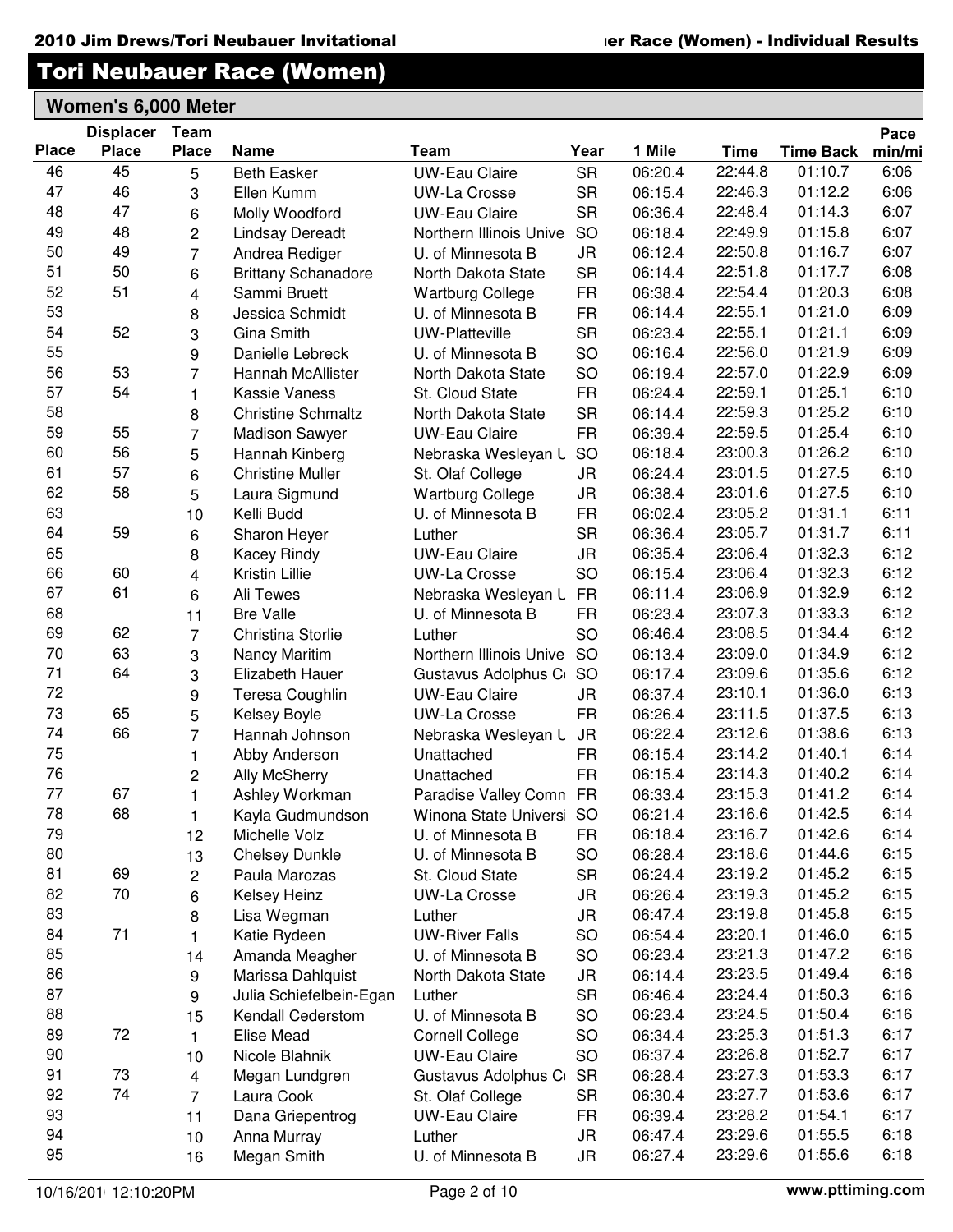|              | <b>Displacer</b> | Team                    |                       |                             |           |         |             |                  | Pace   |
|--------------|------------------|-------------------------|-----------------------|-----------------------------|-----------|---------|-------------|------------------|--------|
| <b>Place</b> | <b>Place</b>     | <b>Place</b>            | <b>Name</b>           | Team                        | Year      | 1 Mile  | <b>Time</b> | <b>Time Back</b> | min/mi |
| 96           | 75               | 5                       | Laura Secor           | Gustavus Adolphus C         | <b>SR</b> | 06:17.4 | 23:29.6     | 01:55.6          | 6:18   |
| 97           |                  | 12                      | Maria Peloquin        | <b>UW-Eau Claire</b>        | <b>SR</b> | 06:37.4 | 23:29.6     | 01:55.6          | 6:18   |
| 98           | 76               | $\mathbf{1}$            | Jade Schmitt          | <b>Wisconsin Track Club</b> |           | 06:37.4 | 23:29.9     | 01:55.8          | 6:18   |
| 99           |                  | 11                      | Melissa Erickson      | Luther                      | JR        | 06:35.4 | 23:31.3     | 01:57.2          | 6:18   |
| 100          |                  | 13                      | Shelby Berning        | <b>UW-Eau Claire</b>        | <b>SO</b> | 06:42.4 | 23:31.5     | 01:57.5          | 6:18   |
| 101          | 77               | $\overline{4}$          | <b>Alexis Capps</b>   | Northern Illinois Unive     | <b>FR</b> | 06:22.4 | 23:33.3     | 01:59.2          | 6:19   |
| 102          |                  | 8                       | <b>Ashley Ermer</b>   | Nebraska Wesleyan L         | <b>JR</b> | 06:22.4 | 23:33.5     | 01:59.4          | 6:19   |
| 103          | 78               | 5                       | <b>Bre Brevitt</b>    | Northern Illinois Unive     | <b>SR</b> | 06:19.4 | 23:35.0     | 02:01.0          | 6:19   |
| 104          |                  | 8                       | <b>Becca Bevans</b>   | St. Olaf College            | <b>SO</b> | 06:34.4 | 23:35.6     | 02:01.5          | 6:19   |
| 105          |                  | 12                      | Leah Jensen           | Luther                      | <b>SR</b> | 06:47.4 | 23:35.8     | 02:01.8          | 6:19   |
| 106          | 79               | $\overline{4}$          | Danielle Kunkel       | <b>UW-Platteville</b>       | <b>FR</b> | 06:35.4 | 23:37.7     | 02:03.6          | 6:20   |
| 107          | 80               | $\overline{\mathbf{c}}$ | Jenna Southworth      | Winona State Univers        | <b>JR</b> | 06:25.4 | 23:38.9     | 02:04.9          | 6:20   |
| 108          | 81               | $\overline{c}$          | Sara Holland          | <b>Hamline University</b>   | <b>SR</b> | 06:38.4 | 23:39.5     | 02:05.4          | 6:20   |
| 109          | 82               | 3                       | Andrea Borden         | St. Cloud State             | <b>SR</b> | 06:30.4 | 23:43.1     | 02:09.1          | 6:22   |
| 110          |                  | 14                      | Charissa Drake        | <b>UW-Eau Claire</b>        | <b>JR</b> | 06:45.4 | 23:44.7     | 02:10.6          | 6:22   |
| 111          | 83               | $\overline{7}$          | Amanda Battermann     | <b>UW-La Crosse</b>         | <b>SO</b> | 06:22.4 | 23:46.2     | 02:12.1          | 6:22   |
| 112          |                  | 17                      | Jayme Dittmar         | U. of Minnesota B           | <b>JR</b> | 06:24.4 | 23:48.3     | 02:14.2          | 6:23   |
| 113          | 84               | 5                       | <b>Carin Lowe</b>     | <b>UW-Platteville</b>       | <b>SO</b> | 06:40.4 | 23:48.9     | 02:14.8          | 6:23   |
| 114          |                  | 13                      | Nicole Wilson         | Luther                      | <b>SR</b> | 06:48.4 | 23:49.8     | 02:15.7          | 6:23   |
| 115          |                  | 8                       | Haylee Lucht          | <b>UW-La Crosse</b>         | <b>FR</b> | 06:32.4 | 23:50.1     | 02:16.0          | 6:23   |
| 116          |                  | 18                      | Marie Muscala         | U. of Minnesota B           | <b>SO</b> | 06:22.4 | 23:50.4     | 02:16.3          | 6:23   |
| 117          |                  | 9                       | Kate Hannon           | Nebraska Wesleyan L         | <b>SR</b> | 06:23.4 | 23:50.5     | 02:16.5          | 6:23   |
| 118          | 85               | 1                       | Tara McCoy            | Macalester College          | <b>SR</b> | 06:54.4 | 23:52.3     | 02:18.3          | 6:24   |
| 119          | 86               | 6                       | <b>Haddie Vawter</b>  | <b>Wartburg College</b>     | <b>FR</b> | 06:49.4 | 23:52.4     | 02:18.3          | 6:24   |
| 120          |                  | 9                       | Lauren Carlson        | St. Olaf College            | <b>SO</b> | 06:34.4 | 23:53.0     | 02:18.9          | 6:24   |
| 121          | 87               | 6                       | Nora Ferguson         | Northern Illinois Unive     | <b>FR</b> | 06:21.4 | 23:54.9     | 02:20.8          | 6:24   |
| 122          |                  | 19                      | Jaci Edmonds          | U. of Minnesota B           | <b>JR</b> | 06:36.4 | 23:55.1     | 02:21.0          | 6:25   |
| 123          |                  | 14                      | Jayne Cole            | Luther                      | <b>FR</b> | 06:48.4 | 23:55.2     | 02:21.1          | 6:25   |
| 124          | 88               | 6                       | Danielle Burgmeier    | Gustavus Adolphus C         | <b>JR</b> | 06:31.4 | 23:56.7     | 02:22.7          | 6:25   |
| 126          |                  | 20                      | Becca Gusmer          | U. of Minnesota B           | <b>SO</b> | 06:23.4 | 23:57.8     | 02:23.7          | 6:25   |
| 127          |                  | 9                       | Amy Pawelko           | <b>UW-La Crosse</b>         | JR        | 06:35.4 | 23:57.9     | 02:23.8          | 6:25   |
| 128          |                  | 10                      | Sarah Wheeldon        | Nebraska Wesleyan L         | <b>SO</b> | 06:31.4 | 23:58.5     | 02:24.4          | 6:26   |
| 129          |                  | 10                      | Abby Gustafson        | <b>UW-La Crosse</b>         | <b>SO</b> | 06:37.4 | 23:59.2     | 02:25.1          | 6:26   |
| 130          | 89               | 3                       | Kelsey Stensland      | Winona State Universi       | <b>SR</b> | 06:28.4 | 23:59.6     | 02:25.5          | 6:26   |
| 131          | 90               | 3                       | Caitie Taylor         | Iowa Central                | <b>SO</b> | 06:40.4 | 23:59.8     | 02:25.7          | 6:26   |
| 132          |                  | 11                      | <b>Megan Stats</b>    | <b>UW-La Crosse</b>         | <b>SO</b> | 06:15.4 | 24:01.4     | 02:27.3          | 6:26   |
| 133          | 91               | $\overline{2}$          | Katie Bell            | <b>Wisconsin Track Club</b> |           | 06:39.4 | 24:02.0     | 02:27.9          | 6:27   |
| 134          |                  | 15                      | Jenna Wise            | <b>UW-Eau Claire</b>        | <b>SO</b> | 06:48.4 | 24:03.1     | 02:29.1          | 6:27   |
| 135          |                  | 16                      | Michelle Brushidle    | <b>UW-Eau Claire</b>        | <b>SO</b> | 06:43.4 | 24:03.4     | 02:29.4          | 6:27   |
| 136          | 92               | $\overline{7}$          | <b>Claire McAuley</b> | Northern Illinois Unive     | <b>FR</b> | 06:24.4 | 24:03.8     | 02:29.7          | 6:27   |
| 137          | 93               | $\overline{7}$          | Kirsten Youngberg     | <b>Wartburg College</b>     | <b>SO</b> | 06:51.4 | 24:04.3     | 02:30.2          | 6:27   |
| 138          | 94               | 3                       | Jesse Heiden          | <b>Wisconsin Track Club</b> |           | 06:37.4 | 24:04.9     | 02:30.8          | 6:27   |
| 139          | 95               | 6                       | Steph Dorton          | <b>UW-Platteville</b>       | <b>JR</b> | 06:40.4 | 24:05.4     | 02:31.3          | 6:27   |
| 140          | 96               | 3                       | Lauren Howe           | <b>Hamline University</b>   | <b>SR</b> | 06:41.4 | 24:05.6     | 02:31.5          | 6:27   |
| 141          |                  | 17                      | Victoria Janasz       | <b>UW-Eau Claire</b>        | <b>FR</b> | 06:48.4 | 24:05.7     | 02:31.6          | 6:27   |
| 142          |                  | 8                       | Sarah Ritchie         | <b>Wartburg College</b>     | JR        | 06:51.4 | 24:06.8     | 02:32.7          | 6:28   |
| 143          |                  | 10                      | Georgia Greene        | St. Olaf College            | <b>SO</b> | 06:42.4 | 24:07.5     | 02:33.5          | 6:28   |
| 144          |                  | 18                      | Alana Jenkins         | <b>UW-Eau Claire</b>        | FR        | 06:58.4 | 24:07.9     | 02:33.8          | 6:28   |
| 145          |                  | 15                      | Maggie Pierson        | Luther                      | <b>FR</b> | 06:53.4 | 24:08.1     | 02:34.0          | 6:28   |
| 146          | 97               | $\overline{4}$          | Amanda Schilling      | St. Cloud State             | JR        | 06:30.4 | 24:08.6     | 02:34.6          | 6:28   |
|              |                  |                         |                       |                             |           |         |             |                  |        |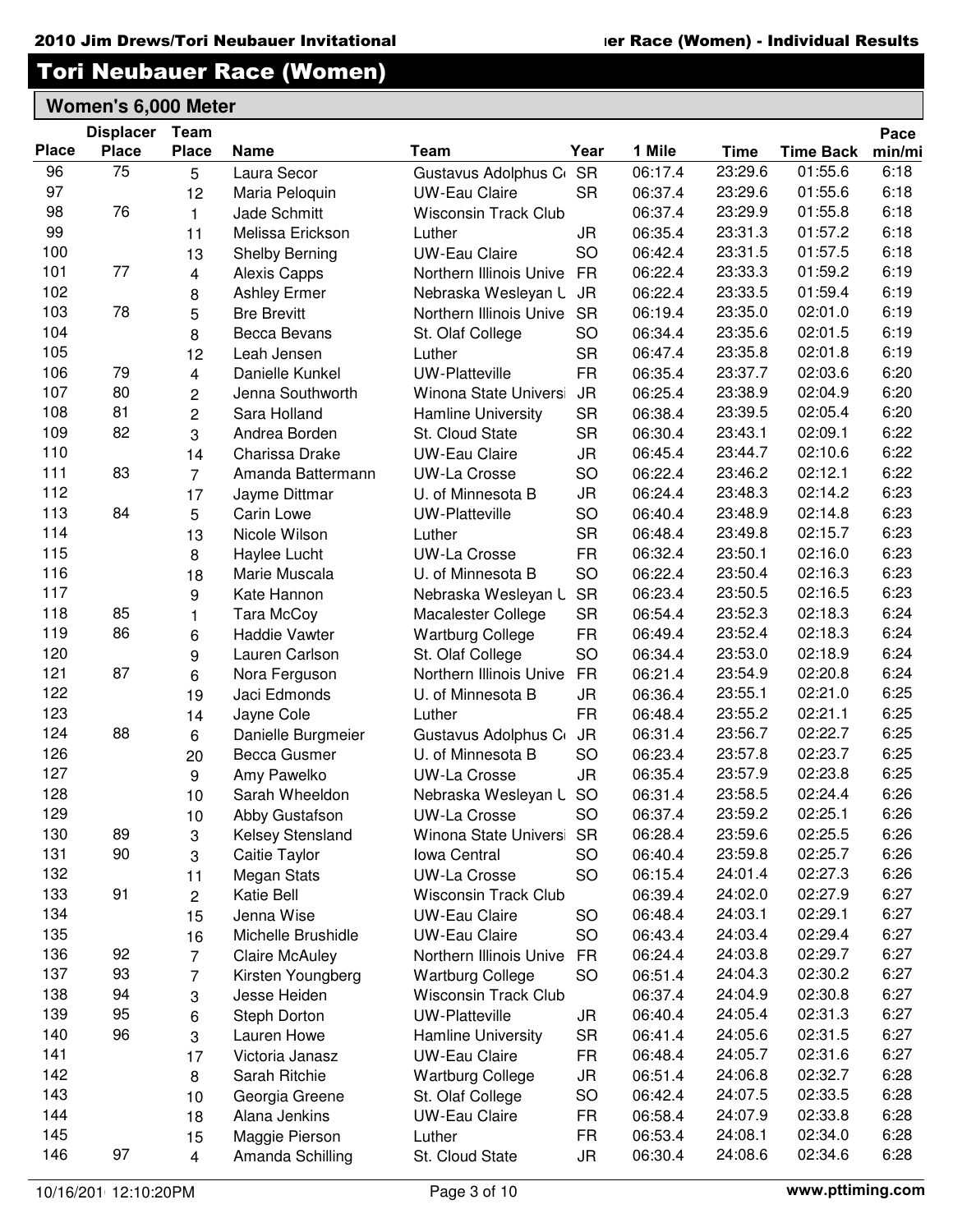|              | <b>Displacer</b> | Team           |                        |                            |           |         |         |                  | Pace   |
|--------------|------------------|----------------|------------------------|----------------------------|-----------|---------|---------|------------------|--------|
| <b>Place</b> | <b>Place</b>     | <b>Place</b>   | <b>Name</b>            | Team                       | Year      | 1 Mile  | Time    | <b>Time Back</b> | min/mi |
| 147          | 98               | $\overline{c}$ | Kelly Brammer          | Minnesota State Unive FR   |           | 06:31.4 | 24:09.9 | 02:35.8          | 6:28   |
| 148          | 99               | 1              | <b>Candice Todryk</b>  | Minnesota Distance P       |           | 06:28.4 | 24:10.3 | 02:36.3          | 6:29   |
| 149          | 100              | 4              | Megan Snyder           | Winona State Univers       | <b>SO</b> | 06:44.4 | 24:11.2 | 02:37.1          | 6:29   |
| 150          | 101              | $\overline{c}$ | Jade Osborne           | Simpson College            | SO        | 06:36.4 | 24:11.9 | 02:37.8          | 6:29   |
| 151          |                  | 11             | Moriah Novacinski      | St. Olaf College           | <b>FR</b> | 06:42.4 | 24:12.1 | 02:38.0          | 6:29   |
| 152          | 102              | $\overline{c}$ | Libby Tollefson        | Macalester College         | <b>SR</b> | 06:55.4 | 24:12.1 | 02:38.1          | 6:29   |
| 153          | 103              | 4              | Carolyne Bocovich      | Hamline University         | <b>JR</b> | 06:46.4 | 24:12.7 | 02:38.6          | 6:29   |
| 154          |                  | 12             | <b>Allison Brandt</b>  | St. Olaf College           | SO        | 06:39.4 | 24:13.2 | 02:39.1          | 6:30   |
| 155          |                  | 12             | Alyssa Luker           | <b>UW-La Crosse</b>        | <b>FR</b> | 06:44.4 | 24:13.9 | 02:39.8          | 6:30   |
| 156          |                  | 13             | Leah Roth              | St. Olaf College           | <b>FR</b> | 06:40.4 | 24:15.4 | 02:41.3          | 6:30   |
| 157          | 104              | $\overline{7}$ | Erica Hett             | Gustavus Adolphus C        | <b>SO</b> | 06:35.4 | 24:17.1 | 02:43.1          | 6:31   |
| 158          | 105              | 3              | Megan Ackerman         | Minnesota State Unive FR   |           | 06:40.4 | 24:17.4 | 02:43.4          | 6:31   |
| 159          | 106              | 4              | Kaylee Litch           | Minnesota State Unive FR   |           | 06:44.4 | 24:18.7 | 02:44.6          | 6:31   |
| 160          | 107              | $\mathbf{1}$   | <b>Emily Dee</b>       | Saint Mary's University SR |           | 06:26.4 | 24:19.0 | 02:44.9          | 6:31   |
| 161          | 108              | 5              | Michelle Jeske         | Winona State Universi      | <b>SR</b> | 06:39.4 | 24:20.3 | 02:46.3          | 6:31   |
| 162          |                  | 9              | Audrey Weidman         | <b>Wartburg College</b>    | JR        | 06:51.4 | 24:20.6 | 02:46.6          | 6:31   |
| 163          |                  | 19             | Maria Kopecky          | <b>UW-Eau Claire</b>       | <b>SR</b> | 06:58.4 | 24:22.6 | 02:48.5          | 6:32   |
| 164          |                  | 11             | Jaime Pella            | Nebraska Wesleyan L        | <b>SR</b> | 06:31.4 | 24:23.3 | 02:49.2          | 6:32   |
| 165          | 109              | 6              | Katie Espe             | Winona State Universi      | <b>FR</b> | 06:39.4 | 24:23.3 | 02:49.3          | 6:32   |
| 166          |                  | 13             | Lauren Klesmith        | <b>UW-La Crosse</b>        | SO        | 06:44.4 | 24:23.8 | 02:49.8          | 6:32   |
| 167          |                  | 14             | Emma Larson            | St. Olaf College           | <b>FR</b> | 06:42.4 | 24:24.9 | 02:50.9          | 6:32   |
| 168          |                  | 20             | <b>Katie Thoe</b>      | <b>UW-Eau Claire</b>       | <b>FR</b> | 06:58.4 | 24:25.8 | 02:51.7          | 6:33   |
| 169          | 110              | $\overline{c}$ | Laura Ettlin           | <b>Cornell College</b>     | <b>FR</b> | 06:37.4 | 24:25.9 | 02:51.9          | 6:33   |
| 170          |                  | 21             | Caitlin Olson          | U. of Minnesota B          | <b>FR</b> | 06:41.4 | 24:26.1 | 02:52.0          | 6:33   |
| 171          |                  | 14             | <b>Emily Anderson</b>  | <b>UW-La Crosse</b>        | <b>FR</b> | 06:30.4 | 24:26.1 | 02:52.1          | 6:33   |
| 172          |                  | 15             | Hannah Utzman          | <b>UW-La Crosse</b>        | <b>FR</b> | 06:37.4 | 24:26.8 | 02:52.7          | 6:33   |
| 173          |                  | 16             | Sam McAllister         | Luther                     | <b>JR</b> | 06:47.4 | 24:26.8 | 02:52.8          | 6:33   |
| 174          |                  | 10             | Chelsea Keninger       | <b>Wartburg College</b>    | <b>FR</b> | 06:51.4 | 24:27.6 | 02:53.6          | 6:33   |
| 175          |                  | 16             | <b>Lindsey Purl</b>    | <b>UW-La Crosse</b>        | <b>SR</b> | 06:30.4 | 24:30.5 | 02:56.5          | 6:34   |
| 176          |                  | 17             | Mary Olson             | <b>UW-La Crosse</b>        | <b>SR</b> | 06:40.4 | 24:30.6 | 02:56.5          | 6:34   |
| 177          |                  | 8              | Jackie Sciacero        | Northern Illinois Unive    | <b>SR</b> | 06:34.4 | 24:30.8 | 02:56.7          | 6:34   |
| 178          |                  | 11             | Lauren Mapes           | <b>Wartburg College</b>    | <b>FR</b> | 06:51.4 | 24:31.7 | 02:57.6          | 6:34   |
| 179          |                  | 12             | Renata Bryson          | <b>Wartburg College</b>    | <b>SR</b> | 06:51.4 | 24:32.2 | 02:58.2          | 6:35   |
| 180          |                  | 17             | Chelsea Tegels         | Luther                     | SO        | 06:59.4 | 24:32.2 | 02:58.2          | 6:35   |
| 181          | 111              | 3              | <b>Annie Hills</b>     | Simpson College            | <b>FR</b> | 06:38.4 | 24:32.3 | 02:58.2          | 6:35   |
| 182          | 112              | 2              | Kaylee Nelsen          | <b>UW-River Falls</b>      | <b>FR</b> | 06:59.4 | 24:33.0 | 02:59.0          | 6:35   |
| 183          | 113              | 5              | Hannah Toetdter        | Hamline University         | <b>FR</b> | 06:43.4 | 24:33.8 | 02:59.7          | 6:35   |
| 184          |                  | 21             | Jami Riley             | <b>UW-Eau Claire</b>       | <b>FR</b> | 07:01.4 | 24:34.3 | 03:00.3          | 6:35   |
| 185          |                  | 22             | Erica Tiffany          | <b>UW-Eau Claire</b>       | JR        | 06:53.4 | 24:34.5 | 03:00.4          | 6:35   |
| 186          | 114              | 4              | <b>Brynn Devine</b>    | Wisconsin Track Club       |           | 06:40.4 | 24:35.4 | 03:01.3          | 6:35   |
| 187          |                  | 18             | Emma Crawford          | <b>UW-La Crosse</b>        | <b>FR</b> | 06:46.4 | 24:35.5 | 03:01.4          | 6:35   |
| 188          | 115              | 3              | Briana Berthiaume      | <b>UW-River Falls</b>      | <b>FR</b> | 07:00.4 | 24:36.1 | 03:02.0          | 6:36   |
| 189          | 116              | 3              | Anna Schmitz           | Macalester College         | <b>FR</b> | 06:54.4 | 24:36.1 | 03:02.0          | 6:36   |
| 190          |                  | 10             | Nikki Huelsman         | North Dakota State         | <b>FR</b> | 06:30.4 | 24:37.4 | 03:03.3          | 6:36   |
| 191          |                  | 9              | <b>Heather Childs</b>  | Northern Illinois Unive    | <b>SR</b> | 06:34.4 | 24:38.7 | 03:04.6          | 6:36   |
| 192          |                  | 8              | Meredith Bache-Wiig    | Gustavus Adolphus C        | <b>SO</b> | 06:39.4 | 24:39.9 | 03:05.9          | 6:37   |
| 193          |                  | 19             | Mali Gaber             | <b>UW-La Crosse</b>        | <b>FR</b> | 06:44.4 | 24:40.1 | 03:06.0          | 6:37   |
| 194          |                  | 23             | <b>Taylor McMillan</b> | <b>UW-Eau Claire</b>       | <b>FR</b> | 07:08.4 | 24:40.4 | 03:06.3          | 6:37   |
| 195          |                  | 11             | Kathryn Houle          | North Dakota State         | SO        | 06:33.4 | 24:40.9 | 03:06.8          | 6:37   |
| 196          |                  | 15             | Kelsey Mullen          | St. Olaf College           | <b>FR</b> | 06:47.4 | 24:41.5 | 03:07.4          | 6:37   |
|              |                  |                |                        |                            |           |         |         |                  |        |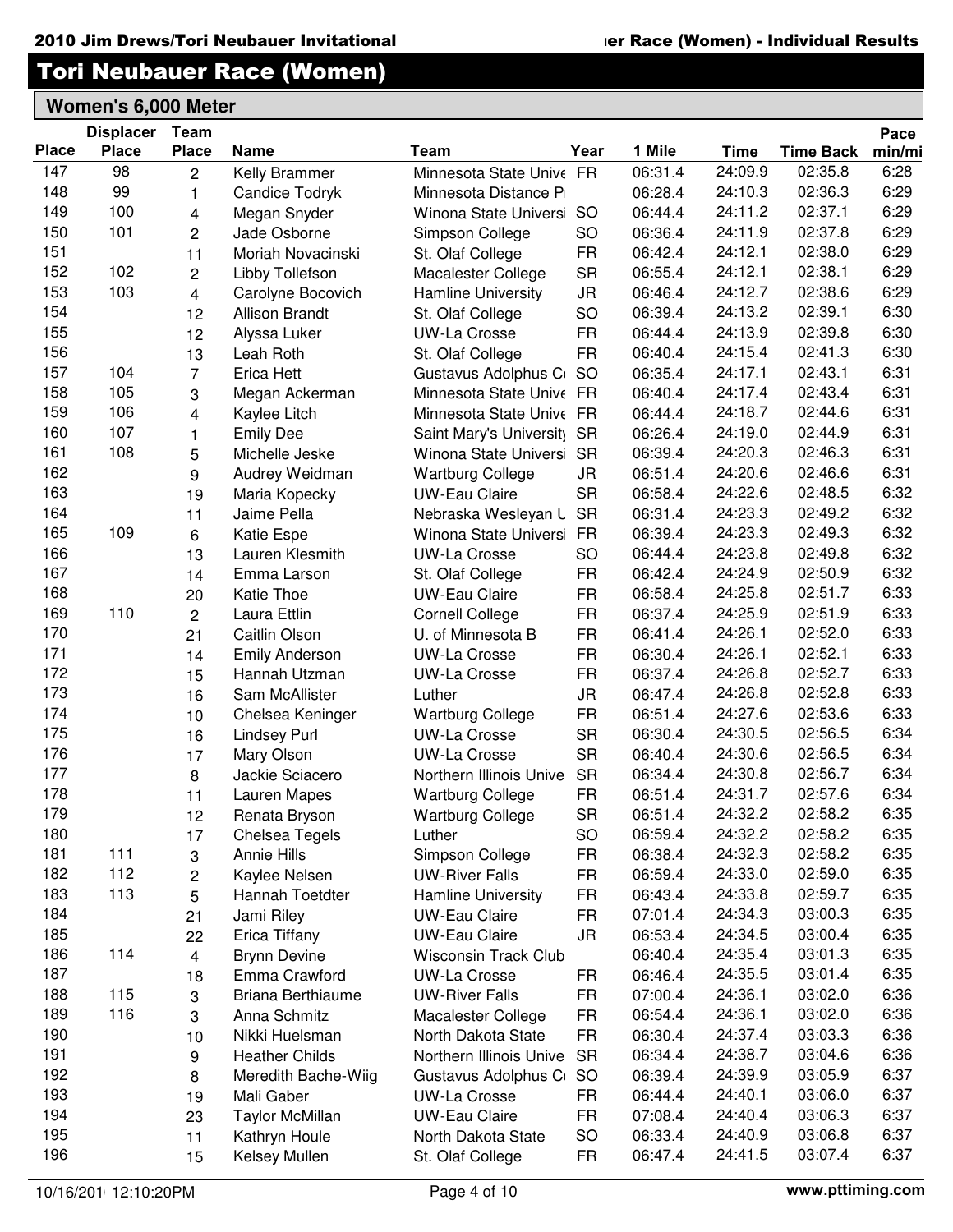Pace

## Tori Neubauer Race (Women)

|              | <b>Displacer</b> | Team           |                          |                             |           |                    |         |                  | Pace   |
|--------------|------------------|----------------|--------------------------|-----------------------------|-----------|--------------------|---------|------------------|--------|
| <b>Place</b> | <b>Place</b>     | <b>Place</b>   | <b>Name</b>              | Team                        | Year      | 1 Mile             | Time    | <b>Time Back</b> | min/mi |
| 197          | 117              | 3              | Lauren Seemann           | <b>Cornell College</b>      | SO        | 06:35.4            | 24:41.9 | 03:07.9          | 6:37   |
| 198          | 118              | $\overline{7}$ | Rachel Ziebell           | Winona State Univers        | <b>FR</b> | 06:45.4            | 24:45.1 | 03:11.0          | 6:38   |
| 199          | 119              | 2              | Kristen Thelen           | Saint Mary's University     | <b>FR</b> | 06:27.4            | 24:45.5 | 03:11.5          | 6:38   |
| 200          |                  | 13             | Erin Seymour             | <b>Wartburg College</b>     | SO        | 06:51.4            | 24:46.1 | 03:12.1          | 6:38   |
| 201          |                  | 18             | Chelsea Lynch            | Luther                      | JR        | 06:53.4            | 24:47.8 | 03:13.8          | 6:39   |
| 202          |                  | 19             | <b>Bekah Schulz</b>      | Luther                      | <b>FR</b> | 06:54.4            | 24:47.9 | 03:13.8          | 6:39   |
| 203          | 120              | $\overline{c}$ | Amber Pasternak          | Paradise Valley Comn        | <b>FR</b> | 06:49.4            | 24:49.4 | 03:15.3          | 6:39   |
| 204          |                  | 12             | Maggie Hedlund           | Nebraska Wesleyan L         | <b>JR</b> | 06:39.4            | 24:50.0 | 03:15.9          | 6:39   |
| 205          |                  | 20             | Amanda Gresl             | <b>UW-La Crosse</b>         | JR        | 06:51.4            | 24:50.7 | 03:16.6          | 6:39   |
| 206          |                  | 21             | Leigh-Ann Desroches      | <b>UW-La Crosse</b>         | <b>JR</b> | 06:51.4            | 24:52.3 | 03:18.2          | 6:40   |
| 207          | 121              | 4              | <b>Allison Newman</b>    | <b>Cornell College</b>      | <b>SR</b> | 06:43.4            | 24:52.8 | 03:18.8          | 6:40   |
| 208          | 122              | 3              | Regina Quandt            | Saint Mary's University     | <b>JR</b> | 06:29.4            | 24:53.0 | 03:18.9          | 6:40   |
| 209          |                  | 14             | Elissa Hageman           | <b>Wartburg College</b>     | <b>JR</b> | 06:52.4            | 24:53.3 | 03:19.3          | 6:40   |
| 210          |                  | 20             | Kate McDonald            | Luther                      | <b>SR</b> | 06:55.4            | 24:54.2 | 03:20.1          | 6:41   |
| 211          | 123              | 4              | <b>Brittany Nordland</b> | <b>UW-River Falls</b>       | SO        | 06:59.4            | 24:54.8 | 03:20.7          | 6:41   |
| 212          | 124              | 1              | Anika Clark              | Augsburg College            | <b>FR</b> | 06:47.4            | 24:54.8 | 03:20.7          | 6:41   |
| 213          |                  | 16             | Andrea Dittman           | St. Olaf College            | JR        | 06:42.4            | 24:56.0 | 03:22.0          | 6:41   |
| 214          | 125              | 5              | Nichelle Rubash          | St. Cloud State             | <b>JR</b> | 06:38.4            | 24:56.5 | 03:22.4          | 6:41   |
| 215          | 126              | 3              | Amber Urban              | Paradise Valley Comn        | <b>FR</b> | 06:49.4            | 24:57.2 | 03:23.1          | 6:41   |
| 216          | 127              | $\mathbf{1}$   | Jessica Rogers           | St. Catherine Universi      | <b>SO</b> | 06:42.4            | 24:58.2 | 03:24.1          | 6:42   |
| 217          | 128              | 4              | Taylor Jensen            | <b>Iowa Central</b>         | <b>FR</b> | 06:44.4            | 24:58.3 | 03:24.3          | 6:42   |
| 218          | 129              | $\overline{c}$ | <b>Molly Watkins</b>     | Minnesota Distance P        |           | 06:31.4            | 24:58.6 | 03:24.6          | 6:42   |
| 219          |                  | 9              | Ann Bergstrand           | Gustavus Adolphus C         | JR        | 07:13.4            | 25:00.0 | 03:25.9          | 6:42   |
| 220          |                  | 21             | Michelle Boursier        | Luther                      | JR        | 06:56.4            | 25:02.0 | 03:27.9          | 6:43   |
| 221          |                  | 22             | <b>Hayley Gerster</b>    | <b>UW-La Crosse</b>         | <b>FR</b> | 07:01.4            | 25:02.1 | 03:28.0          | 6:43   |
| 222          |                  | 10             | Sammy McConeghey         | Northern Illinois Unive     | <b>SO</b> | 06:38.4            | 25:02.4 | 03:28.3          | 6:43   |
| 223          | 130              | 5              | Tali Minsberg            | <b>Wisconsin Track Club</b> |           | 06:46.4            | 25:06.3 | 03:32.2          | 6:44   |
| 224          |                  | 22             | Lauren Stokke            | Luther                      | SO        | 06:55.4            | 25:06.5 | 03:32.4          | 6:44   |
| 225          | 131              | 5              | Lindsay Knoebel          | <b>UW-River Falls</b>       | SO        | 07:01.4            | 25:07.3 | 03:33.3          | 6:44   |
| 226          |                  | 8              | <b>Courtney Seyller</b>  | Winona State Univers        | <b>JR</b> | 06:45.4            | 25:08.4 | 03:34.3          | 6:44   |
| 227          | 132              | 4              | Amy Spitzmueller         | Saint Mary's University     | <b>FR</b> | 06:29.4            | 25:08.8 | 03:34.8          | 6:44   |
| 228          |                  | 10             | Abby Karl                | Gustavus Adolphus C         | <b>SR</b> | 06:36.4            | 25:09.1 | 03:35.1          | 6:45   |
| 229          | 133              | $\overline{7}$ | Kristine Amundson        | <b>UW-Platteville</b>       | <b>FR</b> | 06:46.4            | 25:10.5 | 03:36.4          | 6:45   |
| 230          | 134              | 5              | Joanna Pace              | Saint Mary's University     | SR        | 06:44.4            | 25:10.9 | 03:36.8          | 6:45   |
| 231          |                  | 24             | Angie Gasser             | <b>UW-Eau Claire</b>        | <b>FR</b> | 07:07.4            | 25:11.1 | 03:37.0          | 6:45   |
| 232          |                  | 23             | <b>Courtney Rucker</b>   | <b>UW-La Crosse</b>         | <b>SR</b> | 06:39.4            | 25:12.3 | 03:38.2          | 6:45   |
| 233          | 135              | $\overline{4}$ | Erin Guzman              | Simpson College             | JR        | 06:45.4            | 25:12.5 | 03:38.4          | 6:45   |
| 234          |                  | 11             | Lyndsi Schwichtenberg    | Gustavus Adolphus C         | <b>FR</b> | 06:54.4            | 25:13.2 | 03:39.1          | 6:46   |
| 235          | 136              | 6              | Jessie Berhman           | <b>UW-River Falls</b>       | SO        | 07:16.4            | 25:13.8 | 03:39.7          | 6:46   |
| 236          |                  | 24             | Amanda Dietzen           | <b>UW-La Crosse</b>         | JR        | 07:01.4            | 25:14.1 | 03:40.0          | 6:46   |
| 237          |                  | 22             | Amie Spieth              | U. of Minnesota B           | SO        | 06:48.4            | 25:14.1 | 03:40.1          | 6:46   |
| 238          |                  | 25             | Nichelle Roessler        | <b>UW-La Crosse</b>         | <b>JR</b> | 06:44.4            | 25:14.3 | 03:40.3          | 6:46   |
| 239          |                  | 26             | Kristina Hoey            | <b>UW-La Crosse</b>         | <b>FR</b> | 06:53.4            | 25:14.5 | 03:40.5          | 6:46   |
| 240          | 137              | $\overline{2}$ | <b>Tamar Billiet</b>     | St. Catherine Universi      | <b>JR</b> | 07:05.4            | 25:15.1 | 03:41.0          | 6:46   |
| 241          |                  | 12             | Lauren Nelson            |                             | JR        | 06:58.4            | 25:15.4 | 03:41.4          | 6:46   |
| 242          |                  |                |                          | Gustavus Adolphus C         |           |                    | 25:16.3 | 03:42.2          | 6:46   |
| 243          |                  | 27             | Karyn Genrich            | <b>UW-La Crosse</b>         | <b>FR</b> | 06:46.4<br>07:12.4 | 25:16.6 | 03:42.5          | 6:46   |
| 244          | 138              | 25             | Nickey Pietila           | <b>UW-Eau Claire</b>        | JR        |                    | 25:17.5 | 03:43.4          | 6:47   |
| 245          | 139              | 5              | Signe Mayland            | Simpson College             | JR        | 06:50.4            |         | 03:44.3          |        |
|              |                  | 2              | Shayla Fulford           | Augsburg College            | <b>FR</b> | 06:51.4            | 25:18.4 |                  | 6:47   |
| 246          | 140              | 6              | Jayde Boyle              | Simpson College             | SO        | 06:48.4            | 25:18.5 | 03:44.4          | 6:47   |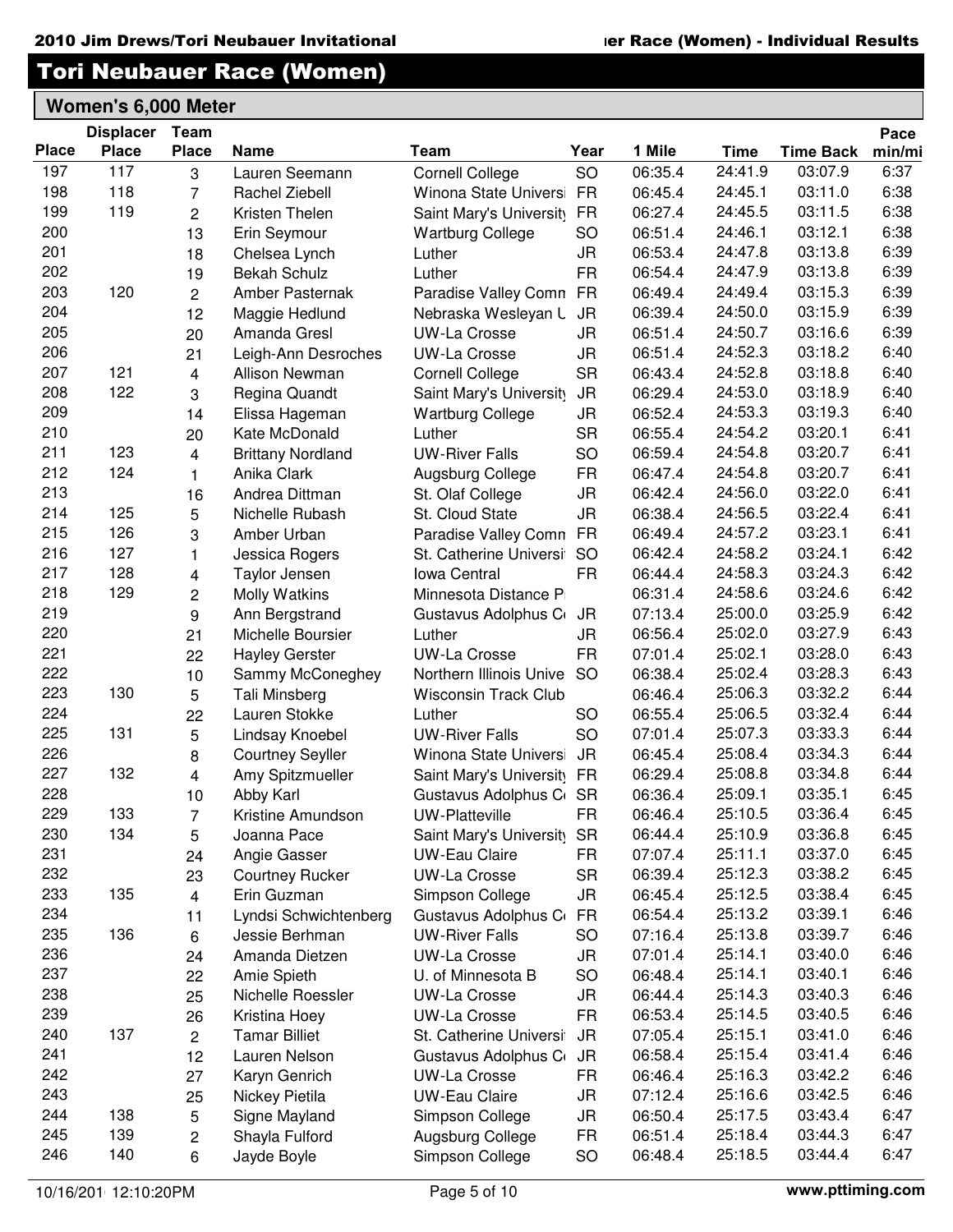|              | <b>Displacer</b> | Team           |                          |                             |           |         |             |                  | Pace   |
|--------------|------------------|----------------|--------------------------|-----------------------------|-----------|---------|-------------|------------------|--------|
| <b>Place</b> | <b>Place</b>     | <b>Place</b>   | <b>Name</b>              | Team                        | Year      | 1 Mile  | <b>Time</b> | <b>Time Back</b> | min/mi |
| 247          | 141              | 6              | Nicole Kornder           | <b>Wisconsin Track Club</b> |           | 07:02.4 | 25:18.6     | 03:44.5          | 6:47   |
| 248          | 142              | 6              | Amber Hoban              | <b>Hamline University</b>   | <b>SR</b> | 07:01.4 | 25:18.7     | 03:44.6          | 6:47   |
| 249          |                  | 26             | Deana Petersen           | <b>UW-Eau Claire</b>        | SO        | 07:04.4 | 25:18.8     | 03:44.7          | 6:47   |
| 250          | 143              | $\overline{7}$ | Kaitlyn Frenchick        | Hamline University          | JR        | 06:53.4 | 25:19.4     | 03:45.3          | 6:47   |
| 251          |                  | 8              | Maria Theisen            | Hamline University          | <b>FR</b> | 07:01.4 | 25:19.9     | 03:45.8          | 6:47   |
| 252          |                  | 27             | Shaina Weatherhead       | <b>UW-Eau Claire</b>        | <b>FR</b> | 07:12.4 | 25:20.4     | 03:46.3          | 6:48   |
| 253          |                  | 17             | Robin Stramp             | St. Olaf College            | <b>FR</b> | 06:54.4 | 25:20.8     | 03:46.8          | 6:48   |
| 254          |                  | 13             | Kathy Westergren         | Gustavus Adolphus C         | <b>SR</b> | 06:50.4 | 25:21.0     | 03:46.9          | 6:48   |
| 255          | 144              | $\overline{4}$ | Anna French              | Macalester College          | SO        | 07:00.4 | 25:21.7     | 03:47.6          | 6:48   |
| 256          | 145              | $\overline{7}$ | Amanda Rothbauer         | <b>UW-River Falls</b>       | <b>FR</b> | 07:19.4 | 25:22.8     | 03:48.8          | 6:48   |
| 257          |                  | 8              | Liz Baker                | <b>UW-Platteville</b>       | <b>JR</b> | 06:59.4 | 25:23.4     | 03:49.4          | 6:48   |
| 258          |                  | 1              | <b>Traci Speltz</b>      | Iowa Lakes Communit         | <b>FR</b> | 06:39.4 | 25:24.0     | 03:49.9          | 6:49   |
| 259          | 146              | 5              | Liz Crimmins             | Iowa Central                | SO        | 06:52.4 | 25:25.0     | 03:50.9          | 6:49   |
| 260          |                  | 28             | <b>Christine Delmore</b> | <b>UW-Eau Claire</b>        | SO        | 07:03.4 | 25:25.5     | 03:51.5          | 6:49   |
| 261          |                  | 13             | Bobbi Lovegrove          | Nebraska Wesleyan L         | <b>SR</b> | 06:54.4 | 25:26.5     | 03:52.4          | 6:49   |
| 262          |                  | 9              | Asha Ghassemlouei        | Hamline University          | <b>FR</b> | 07:01.4 | 25:27.3     | 03:53.2          | 6:49   |
| 263          | 147              | 5              | Mia Labrier              | <b>Cornell College</b>      | <b>FR</b> | 06:50.4 | 25:28.1     | 03:54.1          | 6:50   |
| 264          |                  | 9              | Madie Heinrich           | Winona State Universi       | <b>SR</b> | 07:02.4 | 25:28.6     | 03:54.5          | 6:50   |
| 265          |                  | 18             | Rebecca Spurr            | St. Olaf College            | <b>SR</b> | 07:05.4 | 25:29.6     | 03:55.6          | 6:50   |
| 266          | 148              | 5              | Robin Major              | Macalester College          | <b>SR</b> | 07:09.4 | 25:29.8     | 03:55.8          | 6:50   |
| 267          |                  | 28             | <b>Kelsey Bauer</b>      | <b>UW-La Crosse</b>         | SO        | 06:45.4 | 25:30.4     | 03:56.4          | 6:50   |
| 268          | 149              | $\overline{7}$ | Ashley Drogo             | Simpson College             | <b>SR</b> | 06:47.4 | 25:30.7     | 03:56.7          | 6:50   |
| 269          |                  | 8              | Anna Langer              | <b>UW-River Falls</b>       | <b>FR</b> | 07:14.4 | 25:31.5     | 03:57.4          | 6:50   |
| 270          |                  | 14             | Emma Wilson              | Gustavus Adolphus C         | <b>JR</b> | 07:03.4 | 25:31.7     | 03:57.7          | 6:50   |
| 271          |                  | 15             | Andi Eglinton            | Gustavus Adolphus C         | <b>JR</b> | 07:03.4 | 25:31.9     | 03:57.8          | 6:50   |
| 272          |                  | 23             | <b>Ashley Matthys</b>    | Luther                      | <b>JR</b> | 06:56.4 | 25:33.1     | 03:59.0          | 6:51   |
| 273          | 150              | 6              | Becky Kane               | Macalester College          | <b>FR</b> | 07:09.4 | 25:34.9     | 04:00.9          | 6:51   |
| 274          | 151              | 3              | Kacie Bahr               | Augsburg College            | <b>JR</b> | 07:04.4 | 25:35.1     | 04:01.0          | 6:52   |
| 275          |                  | 9              | Kathryn Krause           | <b>UW-River Falls</b>       | JR        | 07:11.4 | 25:35.5     | 04:01.5          | 6:52   |
| 276          |                  | 24             | <b>Nicole Powers</b>     | Luther                      | <b>FR</b> | 07:08.4 | 25:35.7     | 04:01.6          | 6:52   |
| 277          |                  | $\,8\,$        | Shelby King              | Simpson College             | <b>FR</b> | 06:47.4 | 25:38.4     | 04:04.3          | 6:52   |
| 278          |                  | 19             | Kelly Hennessey          | St. Olaf College            | SO        | 06:57.4 | 25:38.6     | 04:04.5          | 6:52   |
| 279          |                  | 20             | Kristen Nelson           | St. Olaf College            | SO        | 07:05.4 | 25:38.9     | 04:04.9          | 6:52   |
| 280          | 152              | 3              | Maria Zauner             | Minnesota Distance P        |           | 06:55.4 | 25:39.5     | 04:05.4          | 6:53   |
| 281          |                  | 25             | Sam Stykel               | Luther                      | JR        | 07:17.4 | 25:39.7     | 04:05.7          | 6:53   |
| 282          |                  | 10             | Brianna Waldvogel        | <b>UW-River Falls</b>       | JR        | 07:15.4 | 25:40.2     | 04:06.1          | 6:53   |
| 283          |                  | 11             | <b>Tesia Zietlow</b>     | <b>UW-River Falls</b>       | <b>FR</b> | 07:16.4 | 25:41.4     | 04:07.4          | 6:53   |
| 284          |                  | 21             | Abby Engelhart           | St. Olaf College            | <b>FR</b> | 07:09.4 | 25:42.2     | 04:08.1          | 6:53   |
| 285          |                  | 9              | <b>Molly Rhodes</b>      | Simpson College             | SO        | 06:48.4 | 25:42.2     | 04:08.2          | 6:53   |
| 286          |                  | 22             | Mary Swiggum             | St. Olaf College            | SO        | 07:09.4 | 25:42.9     | 04:08.8          | 6:53   |
| 287          |                  | 16             | Cassie Brady             | Gustavus Adolphus C         | <b>SR</b> | 07:04.4 | 25:43.5     | 04:09.5          | 6:54   |
| 288          |                  | 29             | Liz Wentzel              | <b>UW-La Crosse</b>         | SO        | 07:04.4 | 25:43.8     | 04:09.8          | 6:54   |
| 289          |                  | 10             | Maren Fitzer             | Hamline University          | JR        | 07:16.4 | 25:44.5     | 04:10.4          | 6:54   |
| 290          |                  | 10             | Rachel Smith             | Simpson College             | JR        | 06:52.4 | 25:47.2     | 04:13.1          | 6:55   |
| 291          |                  | 12             | Bayli Maliszewski        | <b>UW-River Falls</b>       | SO        | 07:11.4 | 25:49.3     | 04:15.3          | 6:55   |
| 292          |                  | 17             | Olivia Crane             | Gustavus Adolphus C         | <b>FR</b> | 06:56.4 | 25:51.8     | 04:17.7          | 6:56   |
| 293          | 153              | 6              | Danielle Miller          | Saint Mary's University     | <b>SR</b> | 07:04.4 | 25:52.4     | 04:18.3          | 6:56   |
| 294          |                  | 13             | Amanda Anacker           | <b>UW-River Falls</b>       | JR        | 07:24.4 | 25:52.5     | 04:18.4          | 6:56   |
| 295          |                  | 30             | Jenna Land               | <b>UW-La Crosse</b>         | <b>FR</b> | 06:52.4 | 25:53.3     | 04:19.3          | 6:56   |
| 296          |                  | 23             | Meggie Exner             | St. Olaf College            | FR        | 06:51.4 | 25:56.3     | 04:22.2          | 6:57   |
|              |                  |                |                          |                             |           |         |             |                  |        |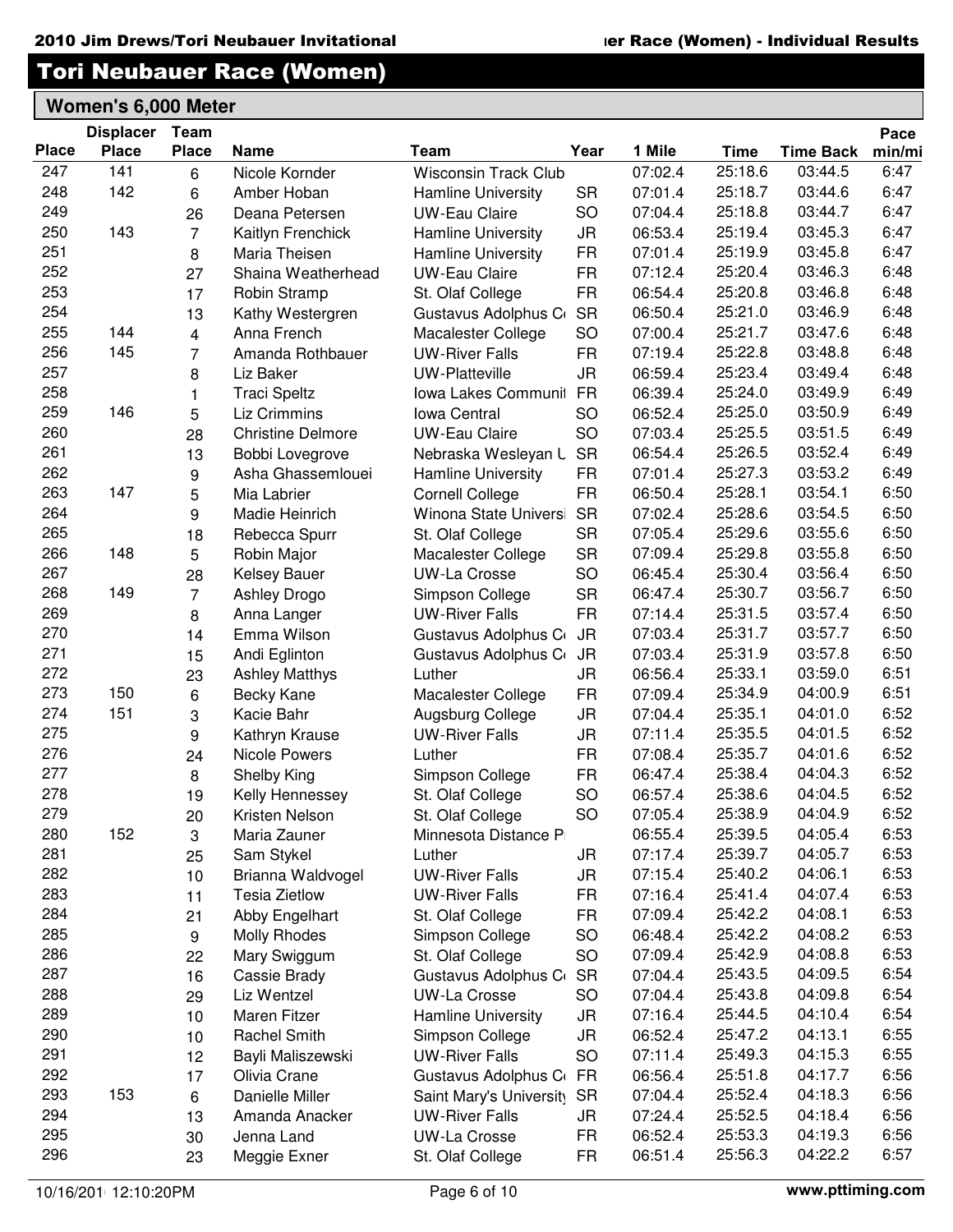|              | <b>Displacer</b> | Team           |                            |                             |           |         |             |                  | Pace   |
|--------------|------------------|----------------|----------------------------|-----------------------------|-----------|---------|-------------|------------------|--------|
| <b>Place</b> | <b>Place</b>     | <b>Place</b>   | <b>Name</b>                | Team                        | Year      | 1 Mile  | <b>Time</b> | <b>Time Back</b> | min/mi |
| 297          |                  | 9              | Steph Gasper               | <b>UW-Platteville</b>       | <b>FR</b> | 06:58.4 | 25:56.9     | 04:22.8          | 6:57   |
| 298          |                  | 26             | Merike Youngs              | Luther                      | <b>FR</b> | 07:10.4 | 25:57.4     | 04:23.3          | 6:57   |
| 299          |                  | 15             | Debbie Nesvik              | <b>Wartburg College</b>     | <b>FR</b> | 07:26.4 | 26:00.6     | 04:26.5          | 6:58   |
| 300          |                  | 31             | Kailey Lewis               | UW-La Crosse                | <b>FR</b> | 06:54.4 | 26:00.6     | 04:26.6          | 6:58   |
| 301          | 154              | $\overline{7}$ | Kelly Cargos               | Macalester College          | <b>SO</b> | 07:07.4 | 26:01.0     | 04:26.9          | 6:58   |
| 302          | 155              | $\overline{7}$ | Jill Spitzmueller          | Saint Mary's University     | <b>JR</b> | 06:48.4 | 26:01.2     | 04:27.1          | 6:58   |
| 303          |                  | 18             | Jennifer Hendricks         | Gustavus Adolphus C         | <b>SO</b> | 07:13.4 | 26:02.8     | 04:28.7          | 6:59   |
| 304          | 156              | $\overline{4}$ | Kali Johnson               | Minnesota Distance P        |           | 06:39.4 | 26:03.6     | 04:29.5          | 6:59   |
| 305          |                  | 19             | Karyn Peterson             | Gustavus Adolphus C         | <b>SR</b> | 07:14.4 | 26:03.7     | 04:29.6          | 6:59   |
| 306          |                  | 29             | <b>Jessie Mosier</b>       | <b>UW-Eau Claire</b>        | FR.       | 07:12.4 | 26:03.8     | 04:29.7          | 6:59   |
| 307          | 157              | $\overline{7}$ | <b>Lily Evans</b>          | <b>Wisconsin Track Club</b> |           | 07:04.4 | 26:03.9     | 04:29.8          | 6:59   |
| 308          | 158              | 3              | Sarah Howe                 | St. Catherine Universi      | <b>FR</b> | 07:05.4 | 26:08.2     | 04:34.1          | 7:00   |
| 309          |                  | 11             | <b>Courtney Licht</b>      | Simpson College             | JR        | 06:58.4 | 26:08.8     | 04:34.8          | 7:00   |
| 310          |                  | 11             | Hannah Rael                | <b>Hamline University</b>   | <b>SR</b> | 07:16.4 | 26:09.1     | 04:35.0          | 7:01   |
| 311          |                  | 8              | <b>Taylor Heinselman</b>   | <b>Wisconsin Track Club</b> |           | 07:08.4 | 26:10.1     | 04:36.0          | 7:01   |
| 312          |                  | 10             | Natalie Jech               | Winona State Univers        | <b>FR</b> | 07:14.4 | 26:10.6     | 04:36.5          | 7:01   |
| 313          | 159              | $\overline{4}$ | Anna Peterson              | St. Catherine Universi      | <b>FR</b> | 07:19.4 | 26:11.1     | 04:37.0          | 7:01   |
| 314          |                  | 27             | Lauren Maze                | Luther                      | <b>FR</b> | 07:18.4 | 26:11.3     | 04:37.2          | 7:01   |
| 315          |                  | 8              | <b>Cassie Berning</b>      | Saint Mary's University     | <b>JR</b> | 06:53.4 | 26:11.3     | 04:37.3          | 7:01   |
| 316          |                  | 10             | <b>Holly Smith</b>         | <b>UW-Platteville</b>       | JR        | 07:11.4 | 26:11.4     | 04:37.3          | 7:01   |
| 317          |                  | 11             | Olivia Bukowski            | UW-Platteville              | <b>FR</b> | 07:10.4 | 26:11.7     | 04:37.6          | 7:01   |
| 318          |                  | 16             | Allison Kilburg            | <b>Wartburg College</b>     | <b>FR</b> | 07:08.4 | 26:12.9     | 04:38.8          | 7:01   |
| 319          |                  | 8              | Hannah Fishman             | Macalester College          | <b>SO</b> | 07:10.4 | 26:14.6     | 04:40.5          | 7:02   |
| 320          |                  | 24             | Laura Smith                | St. Olaf College            | JR        | 07:13.4 | 26:15.1     | 04:41.1          | 7:02   |
| 321          |                  | 14             | <b>Chelsey Turner</b>      | <b>UW-River Falls</b>       | <b>FR</b> | 07:21.4 | 26:17.9     | 04:43.8          | 7:03   |
| 322          |                  | 32             | Kelsey Osborn              | <b>UW-La Crosse</b>         | <b>FR</b> | 06:54.4 | 26:18.8     | 04:44.8          | 7:03   |
| 323          |                  | 25             | <b>Heather Dansingburg</b> | St. Olaf College            | JR        | 07:27.4 | 26:19.6     | 04:45.5          | 7:03   |
| 324          | 160              | $\overline{4}$ | Jennifer Pulscher          | Augsburg College            | JR        | 07:06.4 | 26:21.0     | 04:46.9          | 7:04   |
| 325          |                  | 12             | Katy Helgeson              | <b>UW-Platteville</b>       | <b>SO</b> | 07:10.4 | 26:21.6     | 04:47.5          | 7:04   |
| 326          |                  | 9              | Mackenzie Ferguson         | Saint Mary's University     | <b>SO</b> | 07:12.4 | 26:23.5     | 04:49.4          | 7:04   |
| 327          |                  | 13             | Megan Knutson              | <b>UW-Platteville</b>       | <b>SO</b> | 07:10.4 | 26:25.2     | 04:51.1          | 7:05   |
| 328          |                  | 15             | <b>Hillary Geipel</b>      | <b>UW-River Falls</b>       | <b>FR</b> | 07:07.4 | 26:25.7     | 04:51.6          | 7:05   |
| 329          |                  | 12             | <b>Maddy McAreavy</b>      | Simpson College             | <b>JR</b> | 06:58.4 | 26:25.7     | 04:51.7          | 7:05   |
| 330          | 161              | 6              | Claudia Gonzalez           | <b>Cornell College</b>      | FR        | 06:48.4 | 26:25.8     | 04:51.7          | 7:05   |
| 331          |                  | 10             | <b>Brittany Kuehn</b>      | Saint Mary's University     | <b>SR</b> | 06:44.4 | 26:27.9     | 04:53.8          | 7:05   |
| 332          |                  | 20             | Erica Roelofs              | Gustavus Adolphus C         | <b>JR</b> | 07:14.4 | 26:31.9     | 04:57.8          | 7:07   |
| 333          | 162              | $\overline{7}$ | Maria Helgeson             | <b>Cornell College</b>      | <b>SO</b> | 06:59.4 | 26:33.6     | 04:59.5          | 7:07   |
| 334          |                  | 12             | Cassie Ernst               | Hamline University          | FR        | 07:01.4 | 26:33.9     | 04:59.8          | 7:07   |
| 335          |                  | 26             | Hanna Helwig               | St. Olaf College            | <b>SO</b> | 07:27.4 | 26:35.5     | 05:01.5          | 7:08   |
| 336          |                  | 13             | Andrea Benson              | Simpson College             | <b>SR</b> | 07:21.4 | 26:35.9     | 05:01.9          | 7:08   |
| 337          |                  | 11             | Katelyn Forsythe           | Winona State Universi       | <b>SO</b> | 06:54.4 | 26:37.1     | 05:03.0          | 7:08   |
| 338          | 163              | 5              | Kelsey Eder                | St. Catherine Universi      | <b>SO</b> | 07:15.4 | 26:37.4     | 05:03.3          | 7:08   |
| 339          | 164              | 6              | Jacque Abens               | Iowa Central                | SO        | 07:00.4 | 26:38.2     | 05:04.2          | 7:08   |
| 340          |                  | 27             | Jamie Mosel                | St. Olaf College            | JR        | 07:28.4 | 26:38.4     | 05:04.4          | 7:08   |
| 341          | 165              | 4              | Wyndham Gardner            | Paradise Valley Comn        | <b>FR</b> | 07:10.4 | 26:40.0     | 05:05.9          | 7:09   |
| 342          |                  | 30             | Nikki Rendler              | <b>UW-Eau Claire</b>        | <b>FR</b> | 07:12.4 | 26:40.5     | 05:06.4          | 7:09   |
| 343          |                  | 11             | Amanda Trancoso            | Northern Illinois Unive     | <b>SO</b> | 06:50.4 | 26:41.2     | 05:07.2          | 7:09   |
| 344          | 166              | 5              | Samantha Sobolewski        | Minnesota Distance P        |           | 06:59.4 | 26:42.7     | 05:08.6          | 7:09   |
| 345          |                  | 33             | Kaitlyn Schmidt            | <b>UW-La Crosse</b>         | FR.       | 07:14.4 | 26:43.3     | 05:09.2          | 7:10   |
| 346          |                  | 12             | <b>Taylor Meads</b>        | Winona State Univers        | <b>SR</b> | 07:05.4 | 26:44.3     | 05:10.3          | 7:10   |
|              |                  |                |                            |                             |           |         |             |                  |        |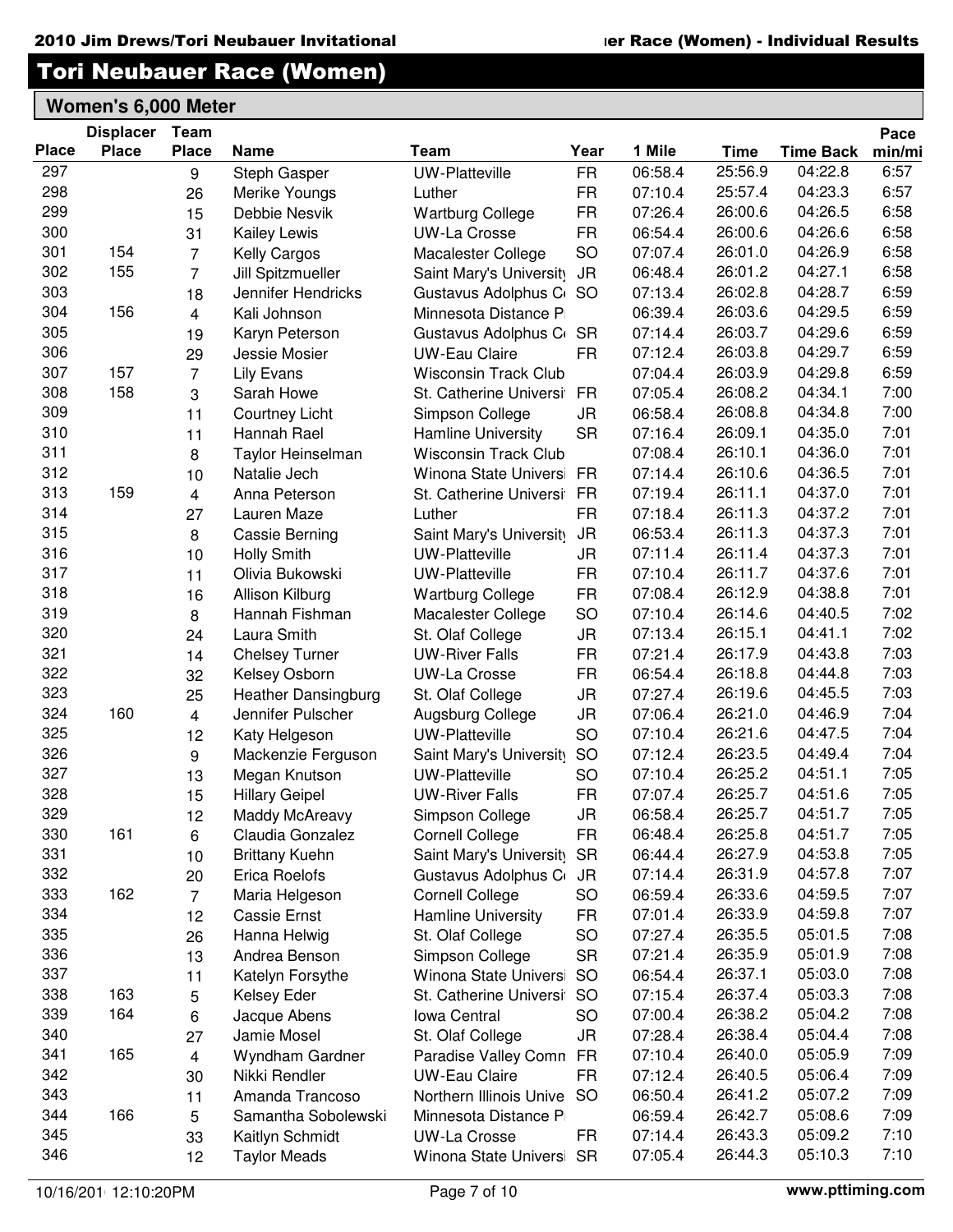|              | <b>Displacer</b> | Team             |                                       |                          |           |         |             |                  | Pace   |
|--------------|------------------|------------------|---------------------------------------|--------------------------|-----------|---------|-------------|------------------|--------|
| <b>Place</b> | <b>Place</b>     | <b>Place</b>     | <b>Name</b>                           | Team                     | Year      | 1 Mile  | <b>Time</b> | <b>Time Back</b> | min/mi |
| 347          |                  | 14               | Michele Belling                       | <b>UW-Platteville</b>    | SO        | 07:13.4 | 26:44.9     | 05:10.9          | 7:10   |
| 348          |                  | 11               | Jordan Junker                         | Saint Mary's University  | <b>SO</b> | 07:12.4 | 26:46.6     | 05:12.6          | 7:11   |
| 349          |                  | $\boldsymbol{9}$ | Jana Wiegand                          | Macalester College       | <b>JR</b> | 07:15.4 | 26:47.4     | 05:13.3          | 7:11   |
| 350          |                  | 34               | Megan Foss                            | <b>UW-La Crosse</b>      | <b>SO</b> | 07:06.4 | 26:47.8     | 05:13.7          | 7:11   |
| 351          |                  | 13               | Sarah Marchio                         | Winona State Universi    | <b>FR</b> | 07:07.4 | 26:51.8     | 05:17.7          | 7:12   |
| 352          |                  | 14               | Megan Leibforth                       | Winona State Universi    | <b>SO</b> | 07:05.4 | 26:54.1     | 05:20.0          | 7:13   |
| 353          | 167              | 5                | <b>Kaeley Troyer</b>                  | Minnesota State Unive SO |           | 07:09.4 | 26:54.4     | 05:20.3          | 7:13   |
| 354          |                  | 17               | <b>Bekah Holten</b>                   | <b>Wartburg College</b>  | <b>FR</b> | 07:26.4 | 26:55.1     | 05:21.0          | 7:13   |
| 355          |                  | 28               | Annie Bodeau                          | St. Olaf College         | <b>SO</b> | 07:27.4 | 26:55.4     | 05:21.3          | 7:13   |
| 356          |                  | 28               | Abbie Gould                           | Luther                   | SO        | 07:18.4 | 26:57.1     | 05:23.1          | 7:14   |
| 357          |                  | 12               | <b>Elizabeth Scott</b>                | Saint Mary's University  | SO        | 06:54.4 | 26:58.2     | 05:24.1          | 7:14   |
| 358          |                  | 35               | <b>Maxine Gustafson</b>               | <b>UW-La Crosse</b>      | <b>FR</b> | 06:57.4 | 26:59.7     | 05:25.6          | 7:14   |
| 359          |                  | 18               | <b>Whitney Schuette</b>               | <b>Wartburg College</b>  | <b>FR</b> | 07:26.4 | 27:02.4     | 05:28.3          | 7:15   |
| 360          |                  | 16               | <b>Kylie Dekkers</b>                  | <b>UW-River Falls</b>    | <b>FR</b> | 07:42.4 | 27:03.0     | 05:29.0          | 7:15   |
| 361          |                  | 14               | Lauren Boyer                          | Nebraska Wesleyan L      | <b>FR</b> | 07:02.4 | 27:03.1     | 05:29.0          | 7:15   |
| 362          |                  | 19               | Christina Jellema                     | <b>Wartburg College</b>  | <b>FR</b> | 07:26.4 | 27:03.3     | 05:29.3          | 7:15   |
| 363          |                  | 17               | Jacque Braemer                        | <b>UW-River Falls</b>    | <b>JR</b> | 07:42.4 | 27:04.1     | 05:30.0          | 7:15   |
| 364          |                  | 10               | Hannah Wiesner                        | Macalester College       | <b>FR</b> | 07:26.4 | 27:04.7     | 05:30.6          | 7:15   |
| 365          |                  | 21               | Marian Lund                           | Gustavus Adolphus C      | <b>FR</b> | 07:05.4 | 27:04.8     | 05:30.8          | 7:15   |
| 366          |                  | 29               | Margaret Christner                    | St. Olaf College         | <b>JR</b> | 07:28.4 | 27:06.2     | 05:32.1          | 7:16   |
| 367          |                  | 15               | Kaitlin Weskamp                       | Nebraska Wesleyan L      | <b>FR</b> | 07:20.4 | 27:07.5     | 05:33.4          | 7:16   |
| 368          |                  | 18               | Diana Moe                             | <b>UW-River Falls</b>    | SO        | 07:23.4 | 27:08.2     | 05:34.1          | 7:16   |
| 369          |                  | 22               | Caitlin Skvorc                        | Gustavus Adolphus C      | <b>FR</b> | 07:32.4 | 27:08.6     | 05:34.5          | 7:16   |
| 370          |                  | 30               | Libby Magnuson                        | St. Olaf College         | <b>SO</b> | 07:38.4 | 27:09.0     | 05:35.0          | 7:17   |
| 371          |                  | 19               | Anna Kehn                             | <b>UW-River Falls</b>    | <b>FR</b> | 07:43.4 | 27:10.4     | 05:36.3          | 7:17   |
| 372          |                  | 31               | Jackie Reiche Scheele                 | St. Olaf College         | <b>JR</b> | 07:38.4 | 27:10.8     | 05:36.8          | 7:17   |
| 373          |                  | 32               | Kortney Krueger                       | St. Olaf College         | <b>FR</b> | 07:27.4 | 27:10.9     | 05:36.8          | 7:17   |
| 374          | 168              | $\,6\,$          | Hannah Skopec                         | Minnesota Distance P     |           | 07:27.4 | 27:12.9     | 05:38.8          | 7:18   |
| 375          | 169              | 6                | Amy Mathiowetz                        | St. Catherine Universi   | <b>FR</b> | 07:32.4 | 27:13.5     | 05:39.4          | 7:18   |
| 376          |                  | 15               | Jamie Burlison                        | <b>UW-Platteville</b>    | <b>JR</b> | 07:15.4 | 27:13.5     | 05:39.5          | 7:18   |
| 377          |                  | 12               | Kayla Stipp                           | Northern Illinois Unive  | <b>FR</b> | 06:52.4 | 27:16.4     | 05:42.3          | 7:19   |
| 378          |                  | 16               | <b>Kristy Williams</b>                | <b>UW-Platteville</b>    | <b>SO</b> | 07:11.4 | 27:17.2     | 05:43.1          | 7:19   |
| 379          | 170              | $\overline{7}$   | Morgan Wright                         | St. Catherine Universi   | <b>FR</b> | 07:19.4 | 27:18.8     | 05:44.7          | 7:19   |
| 380          |                  | 14               | Lindsey Borgomainerio                 | Simpson College          | <b>FR</b> | 07:21.4 | 27:19.1     | 05:45.0          | 7:19   |
| 381          |                  | 20               | <b>Emily Long</b>                     | <b>Wartburg College</b>  | <b>SR</b> | 07:26.4 | 27:19.6     | 05:45.6          | 7:19   |
| 382          |                  | 17               | Laura Benson                          | <b>UW-Platteville</b>    | SO        | 07:14.4 | 27:23.3     | 05:49.2          | 7:20   |
| 383          |                  | 29               | Cally Simanski                        | Luther                   | <b>JR</b> | 07:17.4 | 27:24.9     | 05:50.9          | 7:21   |
| 384          |                  | 11               | Caitlin Hannahan                      | Macalester College       | <b>SR</b> | 07:20.4 | 27:25.1     | 05:51.0          | 7:21   |
| 385          |                  | 33               | Nicole Klein                          | St. Olaf College         | <b>SO</b> | 07:28.4 | 27:32.1     | 05:58.1          | 7:23   |
| 386          |                  | 15               | Morgan Fleener                        | Simpson College          | <b>FR</b> | 07:33.4 | 27:36.8     | 06:02.8          | 7:24   |
| 387          |                  | 20               | Natalie Conrad                        | <b>UW-River Falls</b>    | <b>JR</b> | 07:42.4 | 27:37.1     | 06:03.1          | 7:24   |
| 388          |                  | 12               | Katherine Ehrenreich                  | Macalester College       | <b>FR</b> | 07:13.4 | 27:41.7     | 06:07.6          | 7:25   |
| 389          |                  | 34               | Michelle Anderson                     | St. Olaf College         | <b>FR</b> | 07:44.4 | 27:46.7     | 06:12.7          | 7:27   |
| 390          |                  | 35               | Marie Buchner                         | St. Olaf College         | <b>FR</b> | 07:28.4 | 27:48.1     | 06:14.0          | 7:27   |
| 391          |                  | 21               | Tanya Thompson                        | <b>UW-River Falls</b>    | SO        | 07:43.4 | 27:48.8     | 06:14.7          | 7:27   |
| 392          |                  | 13               | Rachel Gunsalus                       | Macalester College       | SO        | 07:31.4 | 27:49.6     | 06:15.6          | 7:27   |
| 393          |                  | 23               | Erin Hill                             | Gustavus Adolphus C      | <b>FR</b> | 07:31.4 | 27:50.8     | 06:16.7          | 7:28   |
| 394          |                  | 22               |                                       | <b>UW-River Falls</b>    | <b>SR</b> | 07:43.4 | 27:52.8     | 06:18.7          | 7:28   |
| 395          |                  | 23               | <b>Bridget Holmes</b><br>Paula Burton | <b>UW-River Falls</b>    | <b>FR</b> | 07:43.4 | 27:54.3     | 06:20.3          | 7:29   |
| 396          |                  |                  |                                       |                          |           | 07:37.4 | 27:54.7     | 06:20.6          | 7:29   |
|              |                  | 36               | Marit Block                           | St. Olaf College         | <b>FR</b> |         |             |                  |        |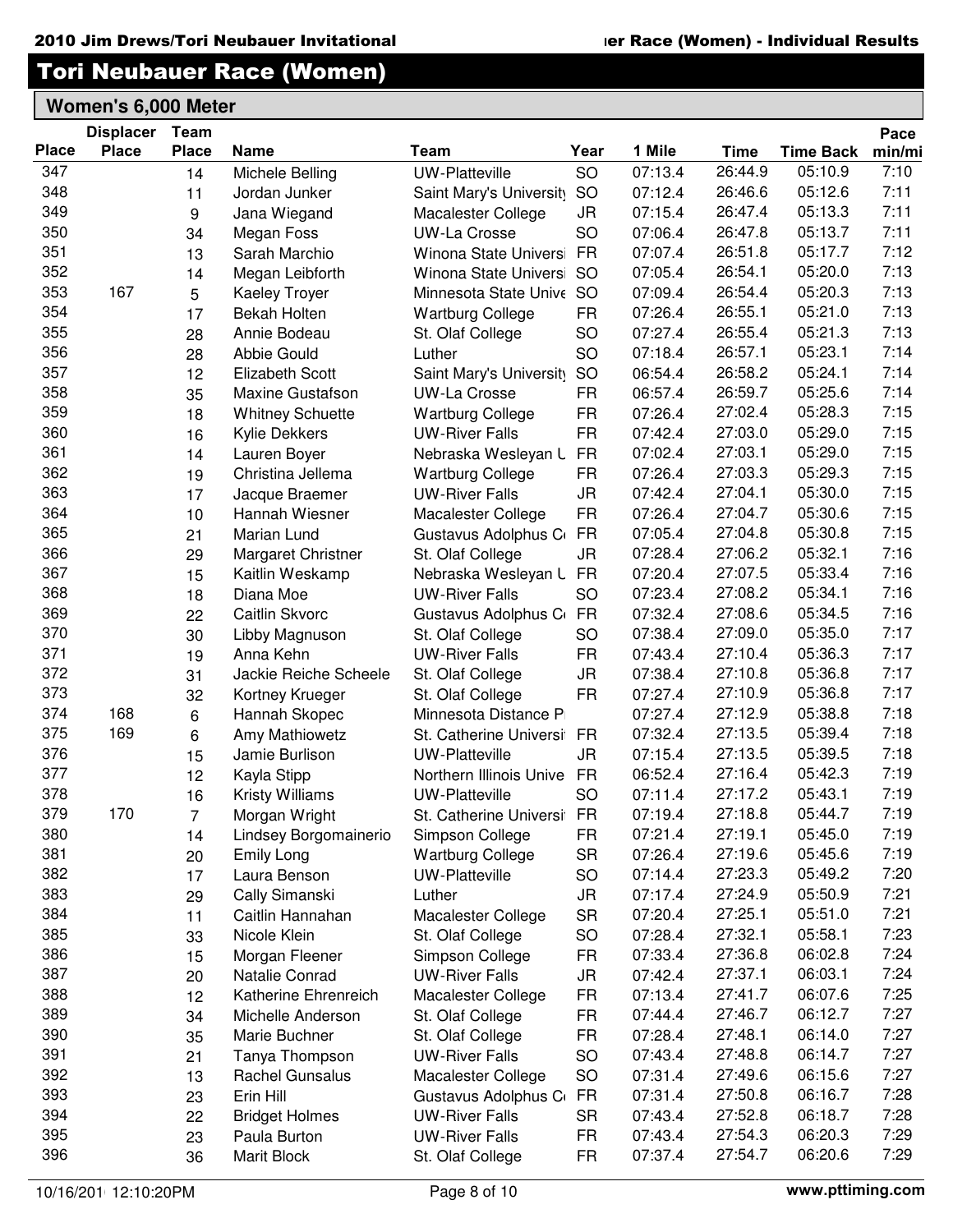Pace

### Tori Neubauer Race (Women)

|              | <b>Displacer</b> | Team           |                         |                             |           |         |             |                  | Pace   |
|--------------|------------------|----------------|-------------------------|-----------------------------|-----------|---------|-------------|------------------|--------|
| <b>Place</b> | <b>Place</b>     | <b>Place</b>   | <b>Name</b>             | Team                        | Year      | 1 Mile  | <b>Time</b> | <b>Time Back</b> | min/mi |
| 397          |                  | 24             | Lauren Harden           | Gustavus Adolphus C         | SO        | 07:32.4 | 27:55.7     | 06:21.7          | 7:29   |
| 398          |                  | 36             | Brianna Toraason        | <b>UW-La Crosse</b>         | <b>FR</b> | 07:17.4 | 27:56.5     | 06:22.4          | 7:29   |
| 399          |                  | 14             | <b>Carolyn Prescott</b> | Macalester College          | <b>FR</b> | 07:27.4 | 27:56.9     | 06:22.8          | 7:29   |
| 400          | 171              | $\overline{7}$ | Margaret Engelhardt     | Minnesota Distance P        |           | 07:20.4 | 27:57.7     | 06:23.6          | 7:30   |
| 401          |                  | 15             | Ellen Toobin            | Macalester College          | <b>SO</b> | 07:32.4 | 27:59.2     | 06:25.1          | 7:30   |
| 402          |                  | 16             | <b>Audrey Groce</b>     | Macalester College          | SO        | 07:32.4 | 27:59.7     | 06:25.6          | 7:30   |
| 403          |                  | 13             | Shauna Stephens         | Saint Mary's University     | <b>FR</b> | 07:28.4 | 28:07.4     | 06:33.3          | 7:32   |
| 404          |                  | 37             | Gretchen Mueller        | St. Olaf College            | <b>FR</b> | 07:38.4 | 28:10.9     | 06:36.8          | 7:33   |
| 405          |                  | 14             | Katherine Mockler       | Saint Mary's University     | <b>FR</b> | 07:14.4 | 28:12.8     | 06:38.8          | 7:34   |
| 406          |                  | 38             | Karin Christenson       | St. Olaf College            | <b>SR</b> | 07:44.4 | 28:16.6     | 06:42.5          | 7:35   |
| 407          |                  | 37             | Macy Olson              | <b>UW-La Crosse</b>         | SO        | 07:26.4 | 28:18.6     | 06:44.6          | 7:35   |
| 408          | 172              | $\mathbf{1}$   | Calleigh Bunnell        | Buena Vista University      | <b>FR</b> | 07:21.4 | 28:19.0     | 06:45.0          | 7:35   |
| 409          |                  | 25             | Sarah Hofflander        | Gustavus Adolphus C         | <b>SR</b> | 07:37.4 | 28:23.6     | 06:49.5          | 7:37   |
| 410          |                  | 38             | Dani Irvin              | <b>UW-La Crosse</b>         | <b>FR</b> | 07:10.4 | 28:28.0     | 06:54.0          | 7:38   |
| 411          | 173              | $\overline{7}$ | Samantha Horn           | <b>Iowa Central</b>         | <b>FR</b> | 07:38.4 | 28:30.2     | 06:56.2          | 7:38   |
| 412          | 174              | $\overline{2}$ | <b>Candace Klepper</b>  | Buena Vista University      | <b>SR</b> | 07:23.4 | 28:31.6     | 06:57.5          | 7:39   |
| 413          |                  | 39             | Tia Anderson            | <b>UW-La Crosse</b>         | SO        | 07:31.4 | 28:33.8     | 06:59.7          | 7:39   |
| 414          |                  | 15             | <b>Ally Villiard</b>    | Winona State Univers        | <b>SO</b> | 07:25.4 | 28:35.8     | 07:01.7          | 7:40   |
| 415          | 175              | 3              | <b>Blake Schany</b>     | Buena Vista University      | <b>FR</b> | 07:39.4 | 28:38.2     | 07:04.1          | 7:41   |
| 416          |                  | 24             | Jennifer Leclair        | <b>UW-River Falls</b>       | <b>FR</b> | 07:51.4 | 28:38.3     | 07:04.3          | 7:41   |
| 417          | 176              | 5              | Desiree Torivio         | Paradise Valley Comn FR     |           | 07:25.4 | 28:39.6     | 07:05.5          | 7:41   |
| 418          |                  | 2              | Dani Slattery           | Iowa Lakes Communit FR      |           | 07:43.4 | 28:56.2     | 07:22.1          | 7:45   |
| 419          | 177              | 6              | Dana Kuelbs             | Minnesota State Unive FR    |           | 07:08.4 | 29:00.6     | 07:26.5          | 7:46   |
| 420          |                  | 8              | Hanan Hassan            | St. Catherine Universi      | <b>FR</b> | 07:44.4 | 29:06.3     | 07:32.2          | 7:48   |
| 421          |                  | 40             | Heidi Arendt            | <b>UW-La Crosse</b>         | <b>FR</b> | 07:27.4 | 29:06.7     | 07:32.7          | 7:48   |
| 422          | 178              | $\overline{4}$ | <b>Katherine Perez</b>  | Buena Vista University      | <b>FR</b> | 07:22.4 | 29:08.0     | 07:33.9          | 7:49   |
| 423          |                  | 39             | Taisa Kushner           | St. Olaf College            | <b>FR</b> | 07:44.4 | 29:08.7     | 07:34.7          | 7:49   |
| 424          |                  | 17             | Sasha Lansky            | Macalester College          | <b>FR</b> | 07:52.4 | 29:13.6     | 07:39.5          | 7:50   |
| 425          |                  | 18             | Devon Kristiansen       | Macalester College          | <b>JR</b> | 07:49.4 | 29:15.1     | 07:41.0          | 7:51   |
| 426          | 179              | 5              | Adrienne Young          | Augsburg College            | SO        | 07:54.4 | 29:16.5     | 07:42.4          | 7:51   |
| 427          |                  | 9              | <b>Brittany Farrell</b> | <b>Wisconsin Track Club</b> |           | 07:30.4 | 29:20.2     | 07:46.1          | 7:52   |
| 428          |                  | 19             | Erin Daly               | Macalester College          | <b>FR</b> | 07:27.4 | 29:33.5     | 07:59.5          | 7:55   |
| 429          |                  | 8              | Ellen Mariano           | <b>Cornell College</b>      | <b>JR</b> | 07:58.4 | 29:34.5     | 08:00.5          | 7:56   |
| 430          |                  | 40             | Sijia Wie               | St. Olaf College            | SO        | 08:06.4 | 29:38.3     | 08:04.3          | 7:57   |
| 431          |                  | 13             | Michelle Weitz          | Hamline University          | <b>FR</b> | 07:44.4 | 29:46.0     | 08:12.0          | 7:59   |
| 432          |                  | 41             | <b>Emily King</b>       | St. Olaf College            | SO        | 07:57.4 | 29:51.0     | 08:16.9          | 8:00   |
| 433          |                  | 42             | Sophie Lafond           | St. Olaf College            | SO        | 07:43.4 | 30:03.3     | 08:29.2          | 8:03   |
| 434          |                  | 16             | <b>Camille Sass</b>     | Nebraska Wesleyan L         | <b>FR</b> | 07:54.4 | 30:09.0     | 08:35.0          | 8:05   |
| 435          |                  | 43             | Kelsey Grinde           | St. Olaf College            | <b>FR</b> | 08:02.4 | 30:12.4     | 08:38.3          | 8:06   |
| 436          |                  | 14             | Ann Marie Sketch        | Hamline University          | <b>FR</b> | 08:00.4 | 30:18.2     | 08:44.1          | 8:07   |
| 437          |                  | 8              | Diana Bol               | Iowa Central                | SO        | 07:49.4 | 30:19.6     | 08:45.5          | 8:08   |
| 438          | 180              | 6              | Carissa Miller          | Augsburg College            | SO        | 07:54.4 | 30:25.0     | 08:50.9          | 8:09   |
| 439          |                  | 18             | Robyn Hellenbrand       | <b>UW-Platteville</b>       | <b>FR</b> | 07:04.4 | 30:26.4     | 08:52.3          | 8:10   |
| 440          |                  | 26             | Amelia Schmidt          | Gustavus Adolphus C         | <b>JR</b> | 07:39.4 | 30:28.3     | 08:54.3          | 8:10   |
| 441          |                  | 44             | Lauren Fitze            | St. Olaf College            | <b>FR</b> | 08:02.4 | 31:12.3     | 09:38.2          | 8:22   |
| 442          | 181              | 5              | <b>Breanna Platt</b>    | Buena Vista University      | <b>SR</b> | 08:15.4 | 31:13.1     | 09:39.0          | 8:22   |
| 443          |                  | 45             | Keeley Susienka         | St. Olaf College            | <b>FR</b> | 08:02.4 | 31:18.4     | 09:44.3          | 8:23   |
| 444          |                  | 8              | <b>Brittany Pentek</b>  | Minnesota Distance P        |           | 08:02.4 | 31:45.2     | 10:11.2          | 8:31   |
| 445          |                  | 15             | Laura Nolte             | Saint Mary's University SO  |           | 08:10.4 | 32:20.6     | 10:46.6          | 8:40   |
| 446          |                  | 1.             | Sam Haunsperger         | Marshalltown Commu FR       |           | 08:25.4 | 33:07.6     | 11:33.5          | 8:53   |
|              |                  |                |                         |                             |           |         |             |                  |        |